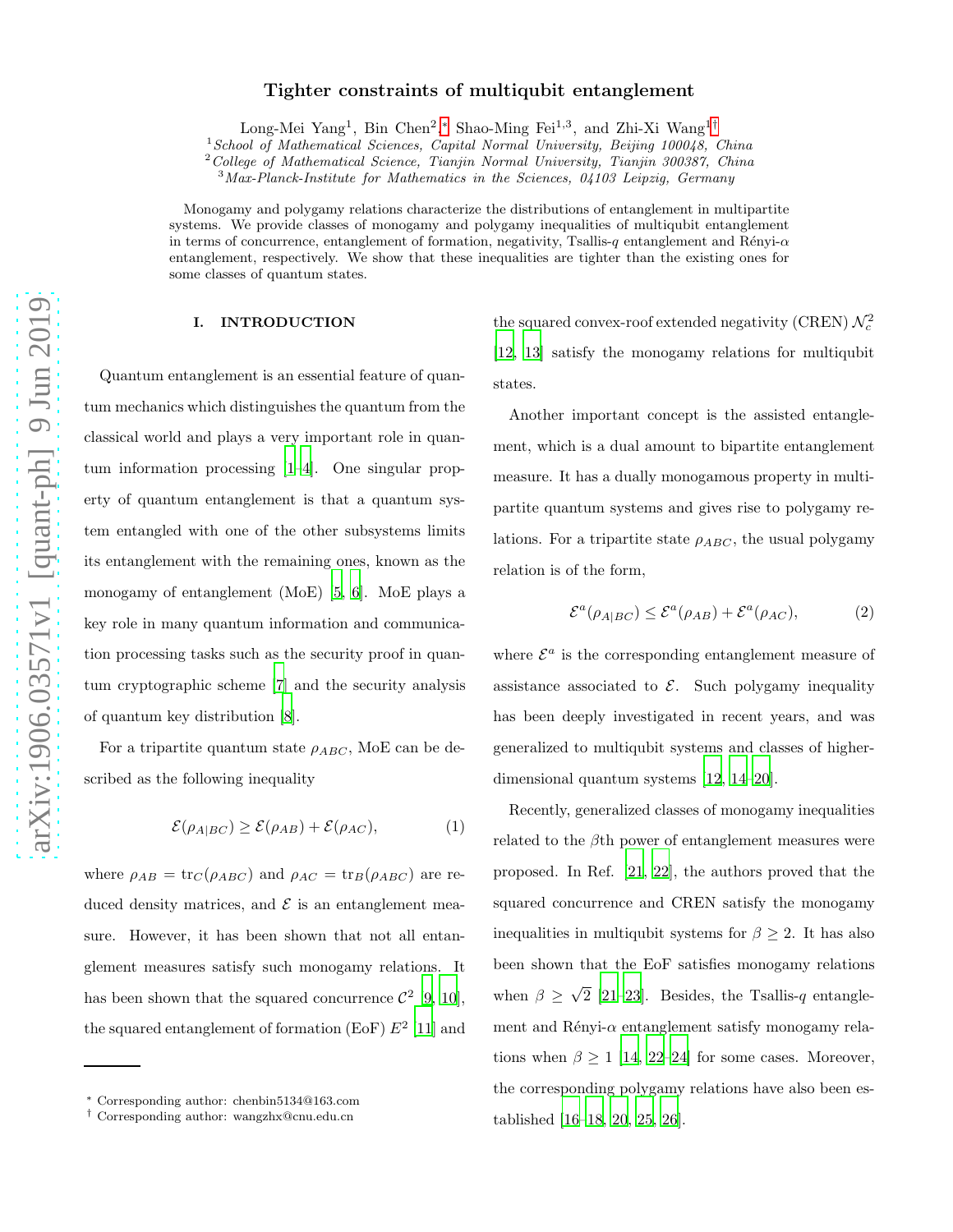In this paper, we investigate monogamy relations and polygamy relations in multiqubit systems. We provide tighter constraints of multiqubit entanglement than all the existing ones, thus give rise to finer characterizations of the entanglement distributions among the multiqubit systems.

## II. TIGHTER CONSTRAINTS RELATED TO **CONCURRENCE**

We first consider the monogamy inequalities and polygamy inequalities for concurrence. For a bipartite pure state  $|\psi\rangle_{AB}$  in Hilbert space  $H_A \otimes H_B$ , the con-currence is defined as [\[27,](#page-12-19) [28\]](#page-12-20)  $\mathcal{C}(|\psi\rangle_{AB}) = \sqrt{2(1 - \text{tr}\rho_A^2)}$ with  $\rho_A = \text{tr}_B|\psi\rangle_{AB}\langle\psi|$ . The concurrence for a bipartite mixed state  $\rho_{AB}$  is defined by the convex roof extension,  $\mathcal{C}(\rho_{AB}) = \min_{\{p_i, |\psi_i\rangle\}}$  $\sum$  $\sum_{i} p_i \mathcal{C}(|\psi_i\rangle)$ , where the minimum is taken over all possible decompositions of  $\rho_{AB} =$  $\sum$  $\sum_{i} p_i |\psi_i\rangle\langle\psi_i|$  with  $\sum p_i = 1$  and  $p_i \geq 0$ . For an N-qubit state  $\rho_{AB_1\cdots B_{N-1}} \in H_A \otimes H_{B_1} \otimes \cdots \otimes H_{B_{N-1}}$ , the concurrence  $\mathcal{C}(\rho_{A|B_1\cdots B_{N-1}})$  of the state  $\rho_{AB_1\cdots B_{N-1}}$  under bipartite partition A and  $B_1 \cdots B_{N-1}$  satisfies [\[21\]](#page-12-11)

<span id="page-1-0"></span>
$$
\mathcal{C}^{\beta}(\rho_{A|B_1\cdots B_{N-1}})\geq \mathcal{C}^{\beta}(\rho_{AB_1})+\mathcal{C}^{\beta}(\rho_{AB_2})+\cdots+\mathcal{C}^{\beta}(\rho_{AB_{N-1}}),
$$
 (3)

for  $\beta \geq 2$ , where  $\rho_{AB_j}$  denote two-qubit reduced density matrices of subsystems  $AB_j$  for  $j = 1, 2, ..., N-1$ . Later, the relation [\(3\)](#page-1-0) is improved for the case  $\beta \geq 2$  [\[23](#page-12-13)] as

<span id="page-1-1"></span>
$$
\mathcal{C}^{\beta}(\rho_{A|B_{1}\cdots B_{N-1}})\n\geq \mathcal{C}^{\beta}(\rho_{AB_{1}})+\frac{\beta}{2}\mathcal{C}^{\beta}(\rho_{AB_{2}})+\cdots\n+(\frac{\beta}{2})^{m-1}\mathcal{C}^{\beta}(\rho_{AB_{m}})\n+(\frac{\beta}{2})^{m+1}[\mathcal{C}^{\beta}(\rho_{AB_{m+1}})+\cdots+\mathcal{C}^{\beta}(\rho_{AB_{N-2}})]\n+(\frac{\beta}{2})^{m}\mathcal{C}^{\beta}(\rho_{AB_{N-1}})
$$
\n(4)

conditioned that  $\mathcal{C}(\rho_{AB_i}) \geq \mathcal{C}(\rho_{A|B_{i+1}\cdots B_{N-1}})$  for  $i =$  $1, 2, \ldots, m$ , and  $\mathcal{C}(\rho_{AB_j}) \leq \mathcal{C}(\rho_{A|B_{j+1}\cdots B_{N-1}})$  for  $j =$  $m+1,\ldots,N-2$ . The relation [\(4\)](#page-1-1) is further improved for  $\beta \geq 2$  as [\[22\]](#page-12-12)

<span id="page-1-6"></span>
$$
C^{\beta}(\rho_{A|B_{1}\cdots B_{N-1}})\geq C^{\beta}(\rho_{AB_{1}})+(2^{\frac{\beta}{2}}-1)C^{\beta}(\rho_{AB_{2}})+\cdots+(2^{\frac{\beta}{2}}-1)^{m-1}C^{\beta}(\rho_{AB_{m}})+(2^{\frac{\beta}{2}}-1)^{m+1}[C^{\beta}(\rho_{AB_{m+1}})+\cdots+C^{\beta}(\rho_{AB_{N-2}})]+(2^{\frac{\beta}{2}}-1)^{m}C^{\beta}(\rho_{AB_{N-1}})
$$
\n(5)

with the same conditions as in  $(4)$ .

For a tripartite state  $|\psi\rangle_{ABC}$ , the concurrence of assistance (CoA) is defined by [\[29](#page-12-21), [30](#page-13-0)]

$$
C_a(\rho_{AB}) = \max_{\{p_i, |\psi_i\rangle\}} \sum_i p_i C(|\psi_i\rangle),\tag{6}
$$

where the maximun is taken over all possible pure state decompositions of  $\rho_{AB}$ , and  $\mathcal{C}(|\psi\rangle_{AB}) = \mathcal{C}_a(|\psi\rangle_{AB})$ . The generalized polygamy relation based on the concurrence of assistance was established in [\[16,](#page-12-15) [17](#page-12-22)]

$$
\mathcal{C}^{2}(|\psi\rangle_{A|B_{1}\cdots B_{N-1}})\n= \mathcal{C}_{a}^{2}(|\psi\rangle_{A|B_{1}\cdots B_{N-1}})\n\leq \mathcal{C}_{a}^{2}(\rho_{AB_{1}}) + \mathcal{C}_{a}^{2}(\rho_{AB_{2}}) + \cdots + \mathcal{C}_{a}^{2}(\rho_{AB_{N-1}}).
$$
\n(7)

These monogamy and polygamy relations for concurrence can be further tightened under some conditions. To this end, we first introduce the following lemma.

<span id="page-1-5"></span>**Lemma 1.** Suppose that  $k$  is a real number satisfying  $0 < k \leq 1$ , then for any  $0 \leq t \leq k$  and non-negative real numbers  $m, n$ , we have

<span id="page-1-3"></span>
$$
(1+t)^m \ge 1 + \frac{(1+k)^m - 1}{k^m} t^m
$$
 (8)

for  $m \geq 1$ , and

<span id="page-1-4"></span>
$$
(1+t)^n \le 1 + \frac{(1+k)^n - 1}{k^n} t^n \tag{9}
$$

for  $0 \leq n \leq 1$ .

**Proof:** We first consider the function  $f(m, x) = (1 +$  $(x)^m - x^m$  with  $x \geq \frac{1}{k}$  and  $m \geq 1$ . Then  $f(m, x)$  is an increasing function of x, since  $\frac{\partial f(m,x)}{\partial x} = m[(1+x)^{m-1}$  $x^{m-1}$  ≥ 0. Thus,

<span id="page-1-2"></span>
$$
f(m, x) \ge f(m, \frac{1}{k}) = \left(1 + \frac{1}{k}\right)^m - \left(\frac{1}{k}\right)^m = \frac{(k+1)^m - 1}{k^m}.
$$
\n(10)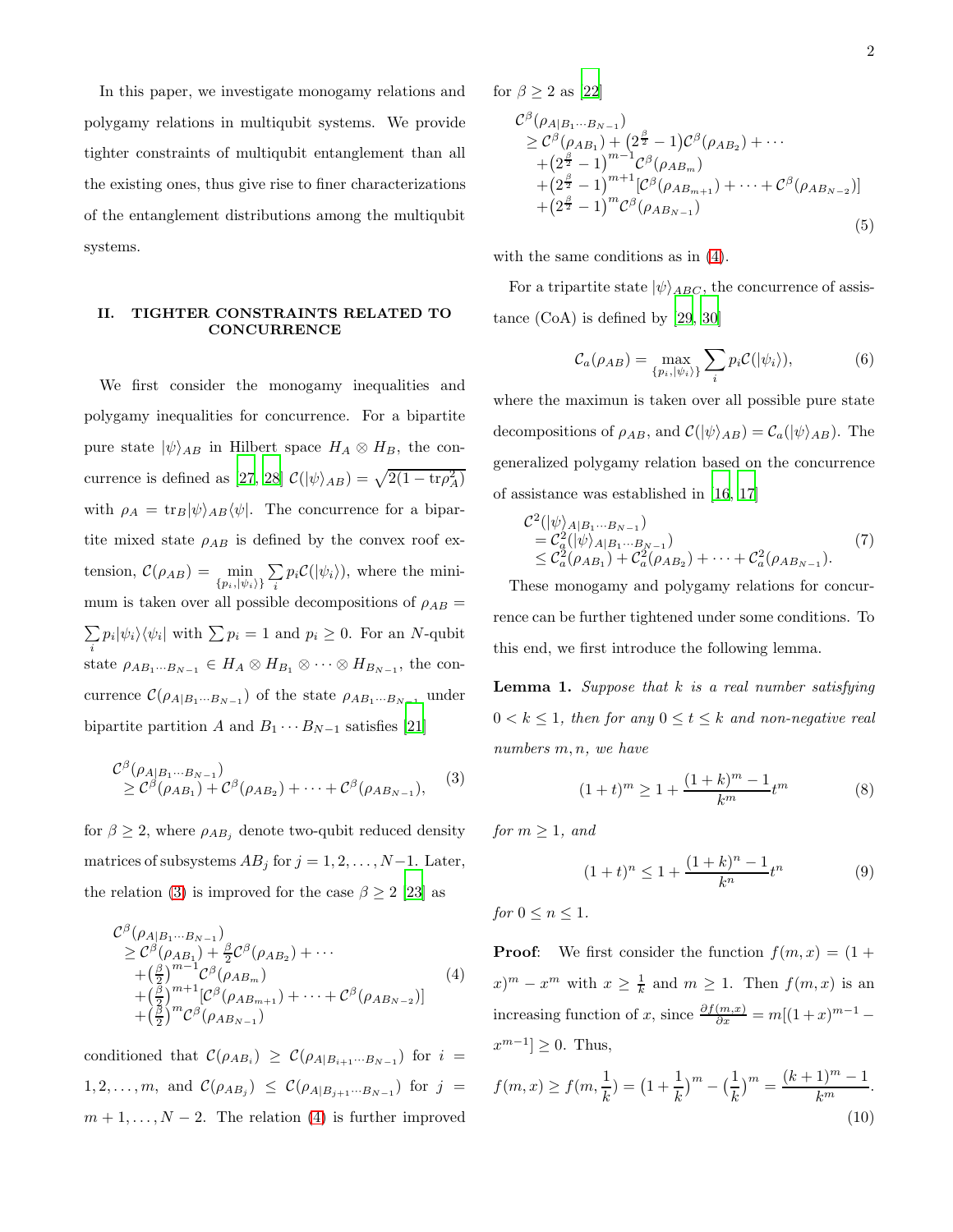Set  $x = \frac{1}{t}$  in [\(10\)](#page-1-2), we get the inequality [\(8\)](#page-1-3).

Similar to the proof of inequality [\(8\)](#page-1-3), we can obtain the inequality [\(9\)](#page-1-4), since in this case  $f(n, x)$  is a decreasing function of x for  $x \geq \frac{1}{k}$  and  $0 \leq n \leq 1$ .

In the next, we denote  $\mathcal{C}_{AB_i} = \mathcal{C}(\rho_{AB_i})$  the concurrence of  $\rho_{AB_i}$  and  $\mathcal{C}_{A|B_1\cdots B_{N-1}} = \mathcal{C}(\rho_{A|B_1\cdots B_{N-1}})$  for convenience.

**Lemma 2.** Suppose that  $k$  is a real number satisfying  $0 \lt k \leq 1$ . Then for any  $2 \otimes 2 \otimes 2^{n-2}$  mixed state  $\rho \in H_A \otimes H_B \otimes H_C$ , if  $\mathcal{C}_{AC}^2 \leq k\mathcal{C}_{AB}^2$ , we have

<span id="page-2-0"></span>
$$
\mathcal{C}_{A|BC}^{\beta} \ge \mathcal{C}_{AB}^{\beta} + \frac{(1+k)^{\frac{\beta}{2}} - 1}{k^{\frac{\beta}{2}}} \mathcal{C}_{AC}^{\beta},\tag{11}
$$

for all  $\beta \geq 2$ .

**Proof:** Since  $\mathcal{C}_{AC}^2 \leq k\mathcal{C}_{AB}^2$  and  $\mathcal{C}_{AB} > 0$ , we obtain

$$
\mathcal{C}_{A|BC}^{\beta} \geq (\mathcal{C}_{AB}^2 + \mathcal{C}_{AC}^2)^{\frac{\beta}{2}} \n= \mathcal{C}_{AB}^{\beta} \left( 1 + \frac{\mathcal{C}_{AC}^2}{\mathcal{C}_{AB}^2} \right)^{\frac{\beta}{2}} \n\geq \mathcal{C}_{AB}^{\beta} \left[ 1 + \frac{(1+k)^{\frac{\beta}{2}} - 1}{k^{\frac{\beta}{2}}} \left( \frac{\mathcal{C}_{AC}^2}{\mathcal{C}_{AB}^2} \right)^{\frac{\beta}{2}} \right] \n= \mathcal{C}_{AB}^{\beta} + \frac{(1+k)^{\frac{\beta}{2}} - 1}{k^{\frac{\beta}{2}}} \mathcal{C}_{AC}^{\beta},
$$
\n(12)

where the first inequality is due to the fact,  $\mathcal{C}_{A|BC}^2 \geq$  $\mathcal{C}_{AB}^2 + \mathcal{C}_{AC}^2$  for arbitrary  $2 \otimes 2 \otimes 2^{n-2}$  tripartite state  $\rho_{ABC}$  [\[9](#page-12-4), [31\]](#page-13-1) and the second is due to Lemma [1.](#page-1-5) We can also see that if  $C_{AB} = 0$ , then  $C_{AC} = 0$ , and the lower bound becomes trivially zero.

For multiqubit systems, we have the following Theorems.

<span id="page-2-4"></span>**Theorem 1.** Suppose  $k$  is a real number satisfying  $0 < k \leq 1$ . For an N-qubit mixed state  $\rho_{AB_1\cdots B_{N-1}}$ , if  $k\mathcal{C}_{AB_i}^2 \geq \mathcal{C}_{A|B_{i+1}\cdots B_{N-1}}^2$  for  $i = 1, 2, ..., m$ , and  $\mathcal{C}_{AB_j}^2 \leq$  $k\mathcal{C}_{A|B_{j+1}\cdots B_{N-1}}^2$  for  $j = m+1, \ldots, N-2, \forall 1 \le m \le N-3$ ,

 $N \geq 4$ , then we have

<span id="page-2-3"></span>
$$
C_{A|B_1\cdots B_{N-1}}^{\beta}
$$
  
\n
$$
\geq C_{AB_1}^{\beta} + \frac{(1+k)^{\frac{\beta}{2}}-1}{k^{\frac{\beta}{2}}}C_{AB_2}^{\beta} + \cdots
$$
  
\n
$$
+ \left(\frac{(1+k)^{\frac{\beta}{2}}-1}{k^{\frac{\beta}{2}}}\right)^{m-1}C_{AB_m}^{\beta}
$$
  
\n
$$
+ \left(\frac{(1+k)^{\frac{\beta}{2}}-1}{k^{\frac{\beta}{2}}}\right)^{m+1} \left(C_{AB_{m+1}}^{\beta} + \cdots + C_{AB_{N-2}}^{\beta}\right)
$$
  
\n
$$
+ \left(\frac{(1+k)^{\frac{\beta}{2}}-1}{k^{\frac{\beta}{2}}}\right)^{m}C_{AB_{N-1}}^{\beta}
$$
\n(13)

for all  $\beta \geq 2$ .

**Proof:** From the inequality [\(11\)](#page-2-0), we have

<span id="page-2-1"></span>
$$
C_{A|B_1B_2\cdots B_{N-1}}\n\geq C_{AB_1}^{\beta} + \frac{(1+k)^{\frac{\beta}{2}}-1}{k^{\frac{\beta}{2}}}C_{A|B_2\cdots B_{N-1}}^{\beta}\n\geq C_{AB_1}^{\beta} + \frac{(1+k)^{\frac{\beta}{2}}-1}{k^{\frac{\beta}{2}}}C_{AB_2}^{\beta}\n+ \left(\frac{(1+k)^{\frac{\beta}{2}}-1}{k^{\frac{\beta}{2}}}\right)^2 C_{A|B_3\cdots B_{N-1}}^{\beta}\n\geq \cdots\n\geq C_{AB_1}^{\beta} + \left(\frac{(1+k)^{\frac{\beta}{2}}-1}{k^{\frac{\beta}{2}}}\right)C_{AB_2}^{\beta}\n+ \cdots + \left(\frac{(1+k)^{\frac{\beta}{2}}-1}{k^{\frac{\beta}{2}}}\right)^{m-1} C_{AB_m}^{\beta}\n+ \left(\frac{(1+k)^{\frac{\beta}{2}}-1}{k^{\frac{\beta}{2}}}\right)^m C_{A|B_{m+1}\cdots B_{N-1}}^{\beta}.
$$
\n(14)

Since  $C_{AB_j}^2 \le kC_{A|B_{j+1}\cdots B_{N-1}}^2$ , for  $j = m+1, ..., N-2$ , we get

<span id="page-2-2"></span>
$$
\mathcal{C}_{A|B_{m+1}\cdots B_{N-1}}^{\beta}
$$
\n
$$
\geq \frac{(1+k)^{\frac{\beta}{2}-1}}{k^{\frac{\beta}{2}}} \mathcal{C}_{AB_{m+1}}^{\beta} + \mathcal{C}_{A|B_{m+2}\cdots B_{N-1}}^{\beta}
$$
\n
$$
\geq \frac{(1+k)^{\frac{\beta}{2}-1}}{k^{\frac{\beta}{2}}} \left( \mathcal{C}_{AB_{m+1}}^{\beta} + \cdots + \mathcal{C}_{AB_{N-2}}^{\beta} \right) + \mathcal{C}_{AB_{N-1}}^{\beta}.
$$
\n(15)

Combining [\(14\)](#page-2-1) and [\(15\)](#page-2-2), we get the inequality [\(13\)](#page-2-3).  $\blacksquare$ 

If we replace the conditions  $k\mathcal{C}_{AB_i} \geq \mathcal{C}_{A|B_{i+1}\cdots B_{N-1}}$ for  $i = 1, 2, ..., m$ , and  $C_{AB_j}^2 \leq kC_{A|B_{j+1}...B_{N-1}}^2$  for  $j =$  $m+1, \ldots, N-2, \forall 1 \leq m \leq N-3, N \geq 4$ , in Theorem [1](#page-2-4) by  $k\mathcal{C}_{AB_i}^2 \geq \mathcal{C}_{A|B_{i+1}\cdots B_{N-1}}^2$  for  $i = 1, 2, ..., N-2$ , then we have the following theorem.

**Theorem 2.** Suppose  $k$  is a real number satisfying  $0 < k \leq 1$ . For an N-qubit mixed state  $\rho_{AB_1\cdots B_{N-1}}$ ,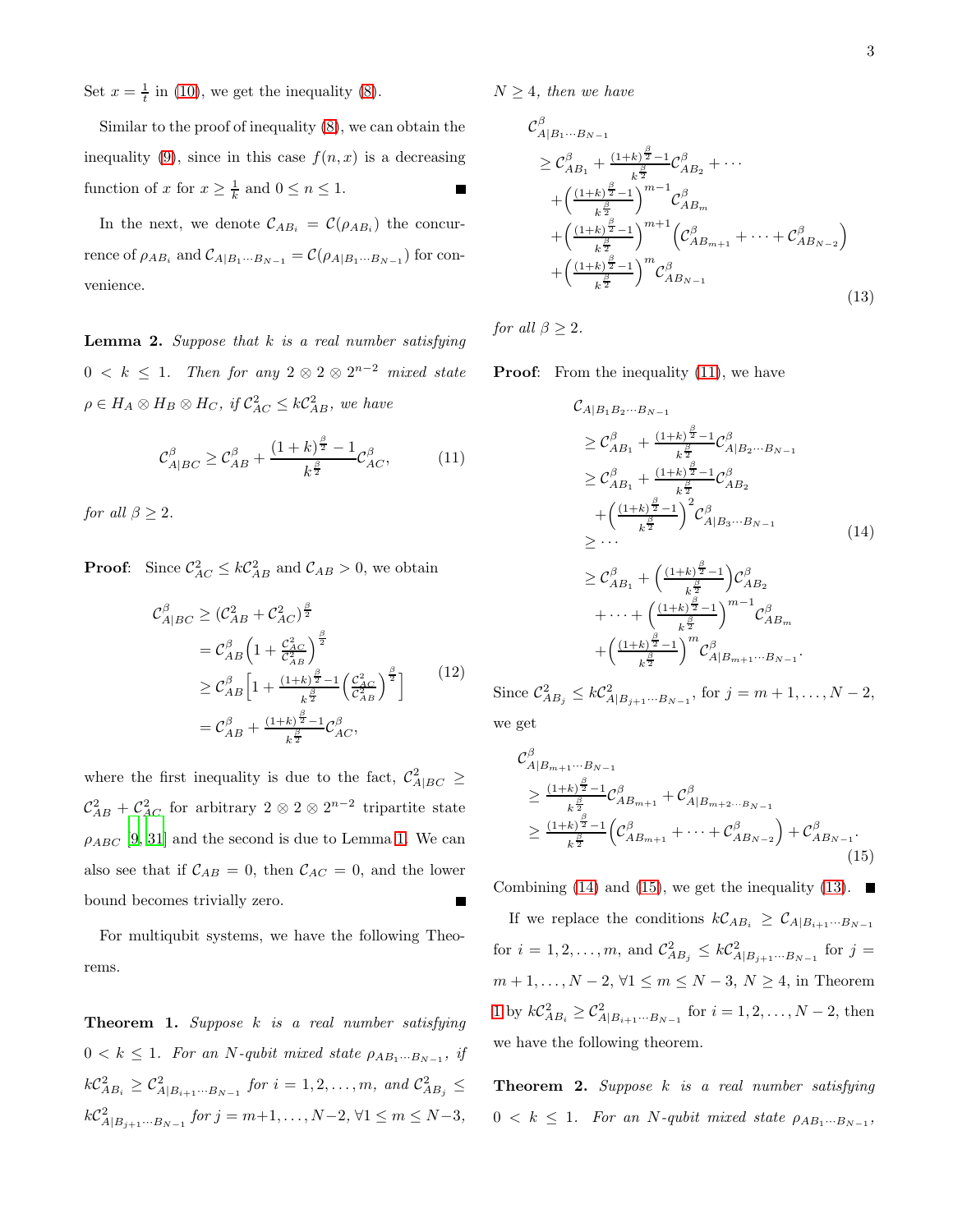if  $k\mathcal{C}_{AB_i}^2 \geq \mathcal{C}_{A|B_{i+1}\cdots B_{N-1}}^2$  for all  $i = 1, 2, ..., N-2$ , then we have

<span id="page-3-0"></span>
$$
\mathcal{C}_{A|B_1\cdots B_{N-1}}^{\beta} \geq \mathcal{C}_{AB_1}^{\beta} + \frac{(1+k)^{\frac{\beta}{2}} - 1}{k^{\frac{\beta}{2}}}\mathcal{C}_{AB_2}^{\beta} + \cdots + \left(\frac{(1+k)^{\frac{\beta}{2}} - 1}{k^{\frac{\beta}{2}}}\right)^{N-2}\mathcal{C}_{AB_{N-1}}^{\beta}
$$
(16)

for  $\beta \geq 2$ .

It can be seen that the inequalities [\(13\)](#page-2-3) and [\(16\)](#page-3-0) are tighter than the ones given in Ref. [\[22\]](#page-12-12), since

$$
\frac{(1+k)^{\frac{\beta}{2}}-1}{k^{\frac{\beta}{2}}} \ge 2^{\frac{\beta}{2}}-1
$$

for  $\beta \geq 2$  and  $0 < k \leq 1$ . The equality holds when  $k = 1$ . Namely, the result [\(5\)](#page-1-6) given in [\[22](#page-12-12)] are just special cases of ours for  $k=1$ . As  $\frac{(1+k)^{\frac{\beta}{2}}-1}{\beta}$  $rac{k^{3}}{k^{2}}$  is a decreasing function with respect to k for  $0 < k \leq 1$  and  $\beta \geq 2$ , we find that the smaller k is, the tighter the inequalities  $(11)$ ,  $(13)$ and [\(16\)](#page-3-0) are.

**Example 1** Consider the three-qubit state  $|\psi\rangle_{ABC}$  in generalized Schmidt decomposition form [\[32,](#page-13-2) [33\]](#page-13-3),

<span id="page-3-3"></span>
$$
|\psi\rangle_{ABC} = \lambda_0|000\rangle + \lambda_1 e^{i\varphi}|100\rangle + \lambda_2|101\rangle + \lambda_3|110\rangle + \lambda_4|111\rangle,
$$
\n(17)

where  $\lambda_i \geq 0, i = 1, 2, \ldots, 4$ , and  $\sum_{i=1}^{4} \lambda_i^2 = 1$ . Then we get  $i=0$  $\mathcal{C}_{A|BC} = 2\lambda_0 \sqrt{\lambda_2^2 + \lambda_3^2 + \lambda_4^2}$ ,  $\mathcal{C}_{AB} = 2\lambda_0 \lambda_2$  and  $\mathcal{C}_{AC} =$ 2 $\lambda_0 \lambda_3$ . Set  $\lambda_0 = \lambda_3 = \frac{1}{2}$ ,  $\lambda_2 = \frac{\sqrt{2}}{2}$  and  $\lambda_1 = \lambda_4 =$ 0. We have  $\mathcal{C}_{A|BC} = \frac{\sqrt{3}}{2}$ ,  $\mathcal{C}_{AB} = \frac{\sqrt{2}}{2}$  and  $\mathcal{C}_{AC} = \frac{1}{2}$ . Then  $\mathcal{C}_{AB}^{\beta} + (2^{\frac{\beta}{2}} - 1)\mathcal{C}_{AC}^{\beta} = (\frac{\sqrt{2}}{2})^{\beta} + (2^{\frac{\beta}{2}} - 1)(\frac{1}{2})^{\beta}$  and  $\mathcal{C}_{AB}^{\beta} + \frac{(1+k)^{\frac{\beta}{2}}-1}{k^{\frac{\beta}{2}}}$  $\frac{\frac{k}{2}\frac{\beta}{2}-1}{k^{\frac{\beta}{2}}} \mathcal{C}_{AC}^{\beta} = \left(\frac{\sqrt{2}}{2}\right)^{\beta} + \frac{(1+k)\frac{\beta}{2}-1}{k^{\frac{\beta}{2}}}$  $\frac{k^{\frac{3}{2}-1}}{k^{\frac{\beta}{2}}} \left(\frac{1}{2}\right)^{\beta}$ . One can see that our result is better than the result [\(5\)](#page-1-6) in [\[22\]](#page-12-12) for  $\beta \geq 2$ , hence better than [\(3\)](#page-1-0) and [\(4\)](#page-1-1) given in [\[21](#page-12-11), [23\]](#page-12-13), see Fig. 1.

We now discuss the polygamy relations for the CoA of  $\mathcal{C}_a(|\psi\rangle_{A|B_1\cdots B_{N-1}})$  for  $0 \leq \beta \leq 2$ . We have the following Theorem.

**Theorem 3.** Suppose  $k$  is a real number satisfying  $0 < k \leq 1$ . For an N-qubit pure state  $|\psi\rangle_{AB_1\cdots B_{N-1}}$ ,



FIG. 1. The  $y$  axis is the lower bound of the concurrence  $\mathcal{C}_{A|BC}^{\beta}$ . The red (green) line represents the lower bound from our result for  $k = 0.6$  ( $k = 0.8$ ), and the blue line represents the lower bound of [\(5\)](#page-1-6) from [\[22](#page-12-12)].

if  $k\mathcal{C}_{aA|B_i}^2 \geq \mathcal{C}_{aA|B_{i+1}\cdots B_{N-1}}^2$  for  $i = 1, 2, ..., m$ , and  $\mathcal{C}_{aA|B_j}^2 \leq k\mathcal{C}_{aA|B_{j+1}\cdots B_{N-1}}^2$  for  $j = m+1,\ldots,N-2$ ,  $\forall 1 \leq m \leq N-3, N \geq 4$ , then we have  $\mathcal{C}_{a}^{\beta}(|\psi\rangle_{A|B_{1}\cdots B_{N-1}})$  $\leq C_{aAB_1}^{\beta}+\frac{(1+k)^{\frac{\beta}{2}}-1}{k^{\frac{\beta}{2}}}$  $\frac{k}{k^{\frac{\beta}{2}}-1}\mathcal{C}_{aAB_2}^{\beta}+\cdots$  $+\left(\frac{(1+k)^{\frac{\beta}{2}}-1}{k^{\frac{\beta}{2}}} \right)^{m-1} \mathcal{C}^{\beta}_{aAB_m}$  $_{k_2}$  $+\left(\frac{(1+k)^{\frac{\beta}{2}}-1}{\beta}\right)$  $k^{\frac{\beta}{2}}$  $\int^{m+1}\Bigl(\mathcal{C}^{\beta}_{aAB_{m+1}}+\cdots+\mathcal{C}^{\beta}_{aAB_{N-2}}\Bigr)$  $\setminus$  $+\left(\frac{(1+k)^{\frac{\beta}{2}}-1}{\beta}\right)$  $k^{\frac{\beta}{2}}$  $\Big)^m$ C $_{aAB_{N-1}}^{\beta}$ (18)

<span id="page-3-1"></span>for all  $0 < \beta < 2$ .

Proof: The proof is similar to the proof of Theorem [1](#page-2-4) by using inequality [\(9\)](#page-1-4). Г

**Theorem 4.** Suppose  $k$  is a real number satisfying  $0 < k \leq 1$ . For an N-qubit pure state  $|\psi\rangle_{AB_1\cdots B_{N-1}}$ , if  $k\mathcal{C}_{aAB_i}^2 \geq \mathcal{C}_{aA|B_{i+1}\cdots B_{N-1}}^2$  for all  $i = 1, 2, ..., N-2$ , then we have

<span id="page-3-2"></span>
$$
\mathcal{C}_{a}^{\beta}|\psi\rangle_{A|B_{1}\cdots B_{N-1}} \leq \mathcal{C}_{aAB_{1}}^{\beta} + \frac{(1+k)^{\frac{\beta}{2}}-1}{k^{\frac{\beta}{2}}}\mathcal{C}_{aAB_{2}}^{\beta} + \cdots + \left(\frac{(1+k)^{\frac{\beta}{2}}-1}{k^{\frac{\beta}{2}}}\right)^{N-2}\mathcal{C}_{aAB_{N-1}}^{\beta}
$$
\n(19)

for  $0 \le \beta \le 2$ .

The inequalities [\(18\)](#page-3-1) and [\(19\)](#page-3-2) are also upper bounds of  $C(|\psi\rangle_{A|B_1\cdots B_{N-1}})$  for pure state  $|\psi\rangle_{AB_1\cdots B_{N-1}}$  since  $\mathcal{C}(|\psi\rangle_{A|B_1\cdots B_{N-1}}) = \mathcal{C}_a(|\psi\rangle_{A|B_1\cdots B_{N-1}}).$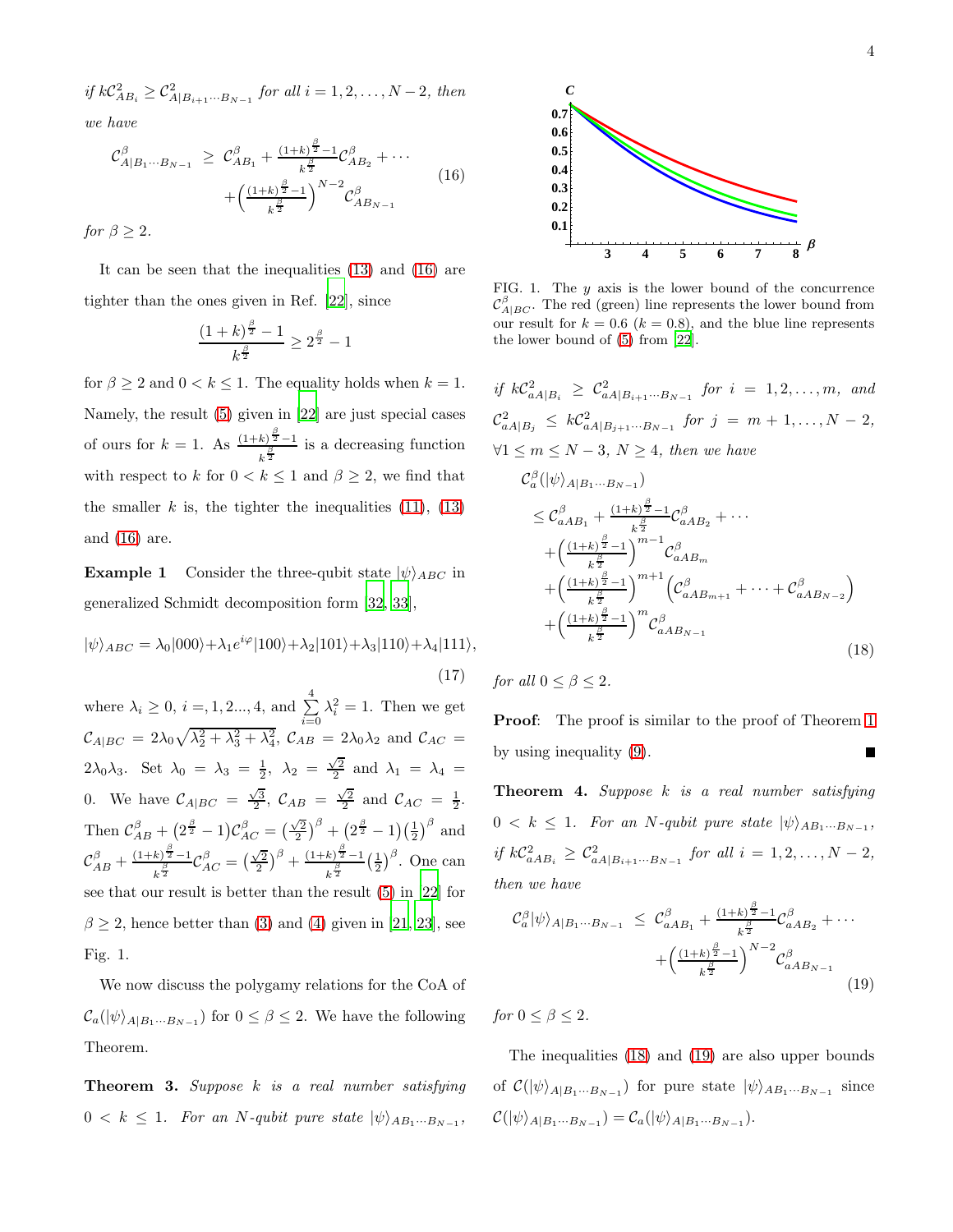## III. TIGHTER CONSTRAINTS RELATE TO EOF

Let  $H_A$  and  $H_B$  be two Hilbert spaces with dimension m and  $n \ (m \leq n)$ , respectively. Then the entanglement of formation (EoF) [\[34,](#page-13-4) [35\]](#page-13-5) is defined as follows: for a pure state  $|\psi\rangle_{AB} \in H_A \otimes H_B$ , the EoF is given by

$$
E(|\psi\rangle_{AB}) = \mathcal{S}(\rho_A),\tag{20}
$$

where  $\rho_A = \text{Tr}_B(|\psi\rangle_{AB} \langle \psi|)$  and  $\mathcal{S}(\rho) = -\text{Tr}(\rho \log_2 \rho)$ . For a bipartite mixed state  $\rho_{AB} \in H_A \otimes H_B$ , the EoF is given by

$$
E(\rho_{AB}) = \min_{\{p_i, |\psi_i\rangle\}} \sum_i p_i E(|\psi_i\rangle),\tag{21}
$$

with the minimum taking over all possible pure state decomposition of  $\rho_{AB}$ .

In Ref. [\[36\]](#page-13-6), Wootters showed that  $E(|\psi\rangle)$  =  $f(\mathcal{C}^2(\vert\psi\rangle))$  for  $2\otimes m$   $(m\geq 2)$  pure state  $\vert\psi\rangle$ , and  $E(\rho)$  =  $f(\mathcal{C}^2(\rho))$  for two-qubit mixed state  $\rho$ , where  $f(x) =$  $H\left(\frac{1+\sqrt{1-x}}{2}\right)$  and  $H(x) = -x \log_2 x - (1-x) \log_2 (1-x)$ .  $f(x)$  is a monotonically increasing function for  $0 \le x \le 1$ , and satisfies the following relations:

<span id="page-4-2"></span>
$$
f^{\sqrt{2}}(x^2 + y^2) \ge f^{\sqrt{2}}(x^2) + f^{\sqrt{2}}(y^2), \tag{22}
$$

where  $f^{\sqrt{2}}(x^2 + y^2) = [f(x^2 + y^2)]^{\sqrt{2}}$ .

Although EoF does not satisfy the inequality  $E_{AB}$  +  $E_{AC} \leq E_{A|BC}$  [\[37](#page-13-7)], the authors in [\[38\]](#page-13-8) showed that EoF is a monotonic function satisfying  $E^2(\rho_{A|B_1B_2\cdots B_{N-1}}) \ge$  $\sum_{i=1}^{N-1} E^2(\rho_{AB_i})$ . For N-qubit systems, one has [\[21](#page-12-11)]

<span id="page-4-0"></span>
$$
E_{A|B_1B_2\cdots B_{N-1}}^{\beta} \ge E_{AB_1}^{\beta} + E_{AB_2}^{\beta} + \cdots + E_{AB_{N-1}}^{\beta}, \quad (23)
$$

for  $\beta \geq \sqrt{2}$ , where  $E_{A|B_1B_2...B_{N-1}}$  is the EoF of  $\rho$  under bipartite partition  $A|B_1B_2\cdots B_{N-1}$ , and  $E_{AB_i}$  is the EoF of the mixed state  $\rho_{AB_i} = \text{Tr}_{B_1 \cdots B_{i-1}, B_{i+1} \cdots B_{N-1}}(\rho)$ for  $i = 1, 2, \ldots, N - 1$ . Recently, the authors in Ref. [\[23](#page-12-13)] proposed a monogamy relation that is tighter than the inequality [\(23\)](#page-4-0),

<span id="page-4-1"></span>
$$
E_{A|B_1B_2\cdots B_{N-1}}^{\beta}
$$
  
\n
$$
\geq E_{AB_1}^{\beta} + \frac{\beta}{\sqrt{2}} E_{AB_2}^{\beta} + \cdots + \left(\frac{\beta}{\sqrt{2}}\right)^{m-1} E_{AB_m}^{\beta}
$$
  
\n
$$
+ \left(\frac{\beta}{\sqrt{2}}\right)^{m+1} \left(E_{AB_{m+1}}^{\beta} + \cdots + E_{AB_{N-2}}^{\beta}\right)
$$
  
\n
$$
+ \left(\frac{\beta}{\sqrt{2}}\right)^m E_{AB_{N-1}}^{\beta},
$$
\n(24)

if  $\mathcal{C}_{AB_i} \geq \mathcal{C}_{A|B_{j+1}\cdots B_{N-1}}$  for  $i = 1, 2, \ldots, m$ , and  $\mathcal{C}_{AB_j} \leq$  $\mathcal{C}_{A|B_{j+1}\cdots B_{N-1}}$  for  $j = m+1, \ldots, N-2, \forall 1 \leq m \leq N-3$ ,  $N \geq 4$  for  $\beta \geq \sqrt{2}$ . The inequality [\(24\)](#page-4-1) is also improved to

$$
E_{A|B_1B_2\cdots B_{N-1}}^{\beta}
$$
  
\n
$$
\geq E_{AB_1}^{\beta} + \left(2^{\frac{\beta}{\sqrt{2}}} - 1\right) E_{AB_2}^{\beta} + \cdots + \left(2^{\frac{\beta}{\sqrt{2}}} - 1\right)^{m-1}
$$
  
\n
$$
\times E_{AB_m}^{\beta} + \left(2^{\frac{\beta}{\sqrt{2}}} - 1\right)^{m+1} \left( E_{AB_{m+1}}^{\beta} + \cdots + E_{AB_{N-2}}^{\beta} \right)
$$
  
\n
$$
+ \left(2^{\frac{\beta}{\sqrt{2}}} - 1\right)^m E_{AB_{N-1}}^{\beta},
$$
\n(25)

under the same conditions as that of inequality [\(24\)](#page-4-1).

In fact, these inequalities can be further improved to even tighter monogamy relations.

**Theorem 5.** Suppose  $k$  is a real number satisfying  $0 < k \leq 1$ . For any N-qubit mixed state  $\rho_{AB_1\cdots B_{N-1}}$ , if  $kE_{AB_i}^{\sqrt{2}} \ge E_{A|B_{i+1}\cdots B_{N-1}}^{\sqrt{2}}$  for  $i = 1, 2, ..., m$ , and  $E_{AB_j}^{\sqrt{2}} \leq k E_{A|B_{j+1}\cdots B_{N-1}}^{\sqrt{2}}$  for  $j = m+1,\ldots,N-2$ ,  $\forall 1 \leq m \leq N-3, N \geq 4$ , the entanglement of formation  $E(\rho)$  satisfies

<span id="page-4-3"></span>
$$
E_{A|B_1B_2\cdots B_{N-1}}^{\beta}
$$
  
\n
$$
\geq E_{AB_1}^{\beta} + \frac{(1+k)^{t}-1}{k^t} E_{AB_2}^{\beta} + \cdots + \left(\frac{(1+k)^{t}-1}{k^t}\right)^{m-1} E_{AB_m}^{\beta}
$$
  
\n
$$
+ \left(\frac{(1+k)^{t}-1}{k^t}\right)^{m+1} (E_{AB_{m+1}}^{\beta} + \cdots + E_{AB_{N-2}}^{\beta})
$$
  
\n
$$
+ \left(\frac{(1+k)^{t}-1}{k^t}\right)^m E_{AB_{N-1}}^{\beta},
$$
\n(26)

for  $\beta \geq \sqrt{2}$ , where  $t = \frac{\beta}{\sqrt{2}}$  $\frac{1}{2}$ .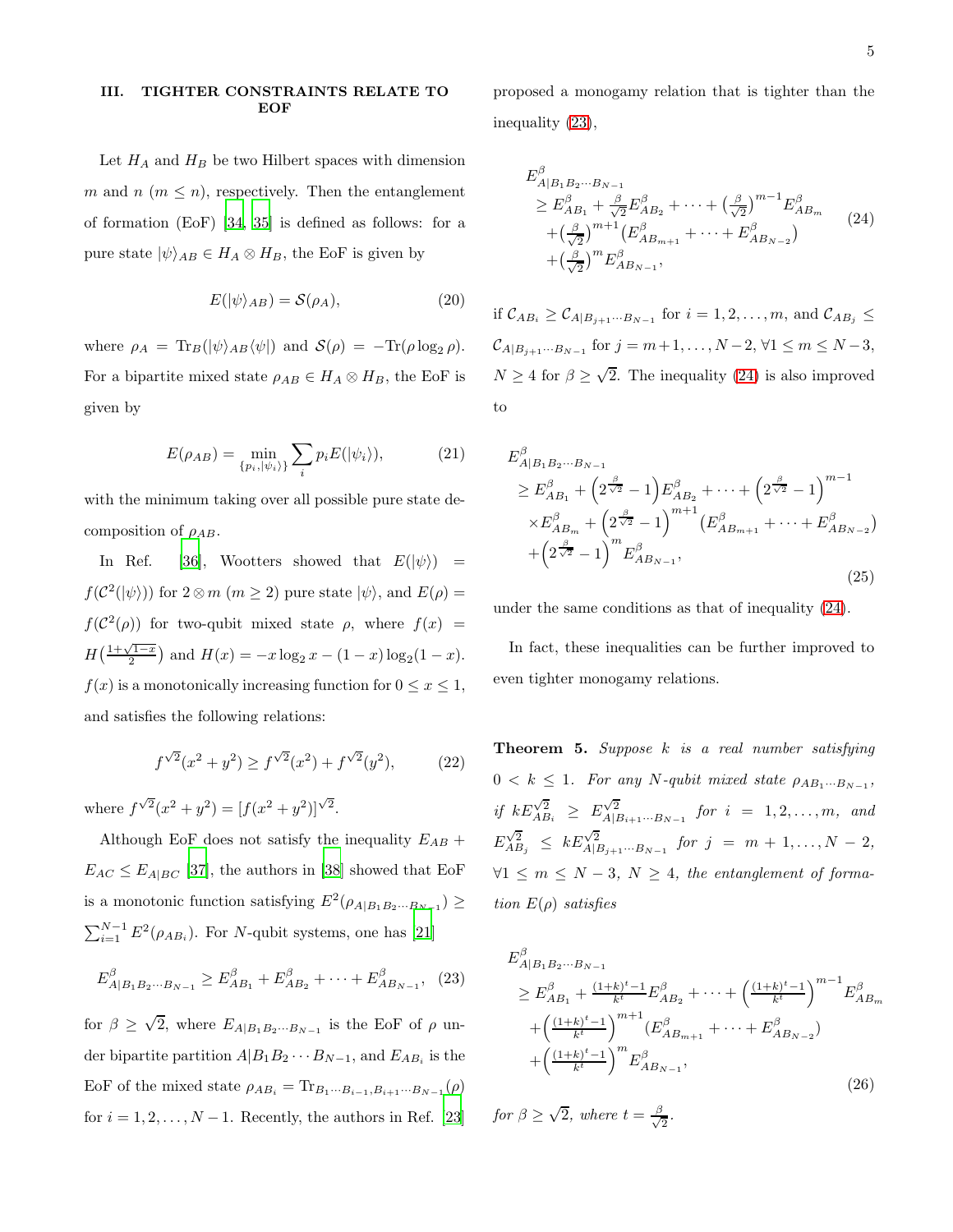**Proof:** For  $\beta \geq \sqrt{2}$  and  $kf^{\sqrt{2}}(x^2) \geq f^{\sqrt{2}}(y^2)$ , we find

<span id="page-5-1"></span>
$$
f^{\beta}(x^{2} + y^{2}) = [f^{\sqrt{2}}(x^{2} + y^{2})]^{t}
$$
  
\n
$$
\geq [f^{\sqrt{2}}(x^{2}) + f^{\sqrt{2}}(y^{2})]^{t}
$$
  
\n
$$
\geq [f^{\sqrt{2}}(x^{2})]^{t} + \frac{(1+k)^{t}-1}{k^{t}} [f^{\sqrt{2}}(y^{2})]^{t}
$$
  
\n
$$
= f^{\beta}(x^{2}) + \frac{(1+k)^{t}-1}{k^{t}} f^{\beta}(y^{2}),
$$
\n(27)

where the first inequality is due to the inequality [\(22\)](#page-4-2), and the second inequality can be obtained from inequality [\(8\)](#page-1-3).

Let  $\rho = \sum_i p_i |\psi_i\rangle\langle\psi_i| \in H_A \otimes H_{B_1} \otimes \cdots H_{B_{N-1}}$  be the optimal decomposition of  $E_{A|B_1B_2\cdots B_{N-1}}(\rho)$  for the N-qubit mixed state  $\rho$ . Then [\[22\]](#page-12-12)

<span id="page-5-0"></span>
$$
E_{A|B_1B_2\cdots B_{N-1}} \ge f(\mathcal{C}_{A|B_1B_2\cdots B_{N-1}}^2). \tag{28}
$$

Thus,

$$
E_{A|B_1B_2\cdots B_{N-1}}^{\beta}
$$
  
\n
$$
\geq f^{\beta}(\mathcal{C}_{A|B_1B_2\cdots B_{N-1}}^2)
$$
  
\n
$$
\geq f^{\beta}(\mathcal{C}_{A|B_1}^2) + \frac{(1+k)^t - 1}{k^t} f^{\beta}(\mathcal{C}_{A|B_2}^2) + \cdots
$$
  
\n
$$
+ \left(\frac{(1+k)^t - 1}{k^t}\right)^{m-1} f^{\beta}(\mathcal{C}_{A|B_m}^2) + \left(\frac{(1+k)^t - 1}{k^t}\right)^{m+1}
$$
  
\n
$$
[f^{\beta}(\mathcal{C}_{AB_{m+1}}^2) + \cdots + f^{\beta}(\mathcal{C}_{AB_{N-2}}^2)]
$$
  
\n
$$
+ \left(\frac{(1+k)^t - 1}{k^t}\right)^m f^{\beta}(\mathcal{C}_{AB_{N-1}}^2)
$$
  
\n
$$
= E_{AB_1}^{\beta} + \left(\frac{(1+k)^t - 1}{k^t}\right) E_{AB_2}^{\beta} + \cdots + \left(\frac{(1+k)^t - 1}{k^t}\right)^{m-1}
$$
  
\n
$$
\times E_{AB_m}^{m-1} + \left(\frac{(1+k)^t - 1}{k^t}\right)^{m+1} (E_{AB_{m+1}}^{\beta} + \cdots + E_{AB_{N-2}}^{\beta})
$$
  
\n
$$
+ \left(\frac{(1+k)^t - 1}{k^t}\right)^m E_{AB_{N-1}}^{\beta}, \qquad (29)
$$

where the first inequality holds due to [\(28\)](#page-5-0), the second inequality is similar to the proof of Theorem [1](#page-2-4) by using inequality [\(27\)](#page-5-1), and the last equality holds since for any  $2 \otimes 2$  quantum state  $\rho_{AB_i}$ ,  $E(\rho_{AB_i}) = f[\mathcal{C}^2(\rho_{AB_i})]$ . П

Similar to the case of concurrence, we have also the following tighter monogamy relation for EoF.

**Theorem 6.** Suppose  $k$  is a real number satisfying  $0 < k \leq 1$ . For an N-qubit mixed state  $\rho_{AB_1...B_{N-1}}$ , if  $kE_{AB_i}^{\sqrt{2}} \ge E_{A|B_{i+1}\cdots B_{N-1}}^{\sqrt{2}}$  for all  $i = 1, 2, ..., N-2$ , we



FIG. 2. The y axis is the lower bound of the EoF  $E_{A|BC}^{\beta}$ . The red (green resp. blue) line represents the lower bound from our result for  $k = 0.5$  ( $k = 0.7$  resp.  $k = 0.9$ ), and the yellow line represents the lower bound from the result in [\[22](#page-12-12)].

have

<span id="page-5-2"></span>
$$
E_{A|B_1B_2\cdots B_{N-1}}^{\beta} \ge E_{AB_1}^{\beta} + \frac{(1+k)^t - 1}{k^t} E_{AB_2}^{\beta} + \cdots
$$
  
+ 
$$
\left(\frac{(1+k)^t - 1}{k^t}\right)^{N-2} E_{AB_{N-1}}^{\beta},
$$
 (30)

for  $\beta \geq \sqrt{2}$  and  $t = \frac{\beta}{\sqrt{2}}$  $\frac{1}{2}$ .

As  $\frac{(1+k)^t-1}{k^t} \ge 2^t - 1$  for  $t \ge 1$  and  $0 < k \le 1$ , our new monogamy relations [\(26\)](#page-4-3) and [\(30\)](#page-5-2) are tighter than the ones given in [\[21](#page-12-11)[–23\]](#page-12-13). Also, for  $0 < k \le 1$  and  $\beta \ge 2$ , the smaller  $k$  is, the tighter inequalities  $(26)$  and  $(30)$  are.

Example 2 Let us again consider the three-qubit state  $|\psi\rangle_{ABC}$  defined in [\(17\)](#page-3-3) with  $\lambda_0 = \lambda_3 = \frac{1}{2}$ ,  $\lambda_2 = \frac{\sqrt{2}}{2}$  and  $\lambda_1 = \lambda_4 = 0$ . Then  $E_{A|BC} = 2 - \log_2 3 \approx 0.811278$ ,  $E_{AB} = -\frac{2+\sqrt{2}}{4} \log_2 \frac{2+\sqrt{2}}{4} - \frac{2-\sqrt{2}}{4} \log_2 \frac{2-\sqrt{2}}{4} \approx 0.600876$ and  $E_{AB} = -\frac{2+\sqrt{3}}{4} \log_2 \frac{2+\sqrt{3}}{4} - \frac{2-\sqrt{3}}{4} \log_2 \frac{2-\sqrt{3}}{4}$   $\approx$ 0.354579. Thus,  $E_{AB}^{\beta} + (2^{\frac{\beta}{2}} - 1)E_{AC}^{\beta} = (0.600876)^{\beta} +$  $\left(2^{\frac{\beta}{2}}-1\right)0.354579^{\beta}, E_{AB}^{\beta}+\frac{1.5^{\frac{\beta}{2}}-1}{0.5^{\frac{\beta}{2}}}$  $\frac{5\frac{5}{2}-1}{0.5\frac{\beta}{2}}E_{AC}^{\beta} = (0.600876)^{\beta} +$  $1.5\frac{\beta}{2}-1$  $\frac{5^{\frac{\beta}{2}}-1}{0.5^{\frac{\beta}{2}}} 0.354579^{\beta}$  ,  $E_{AB}^{\beta} + \frac{1.7^{\frac{\beta}{2}}-1}{0.7^{\frac{\beta}{2}}}$  $\frac{7^{\frac{5}{2}}-1}{0.7^{\frac{\beta}{2}}}E_{AC}^{\beta} = (0.600876)^{\beta} +$  $1.7\frac{\beta}{2} - 1$  $\frac{7^{\frac{\beta}{2}}-1}{0.7^{\frac{\beta}{2}}}$ 0.354579<sup>β</sup> and  $E_{AB}^{\beta} + \frac{1.9^{\frac{\beta}{2}}-1}{0.9^{\frac{\beta}{2}}}$  $\frac{.9^{\frac{5}{2}}-1}{0.9^{\frac{\beta}{2}}}E_{AC}^{\beta} = (0.600876)^{\beta} +$  $1.9\frac{\beta}{\beta}-1$  $\frac{9^{\frac{3}{2}-1}0.354579^{\beta}}{0.9^{\frac{3}{2}}}$ . One can see that our result is better than the one in [\[22\]](#page-12-12) for  $\beta \geq \sqrt{2}$ , hencee better than the ones in [\[21,](#page-12-11) [23\]](#page-12-13), see Fig. 2.

We can also provide tighter polygamy relations for the entanglement of assistance. The entanglement of assis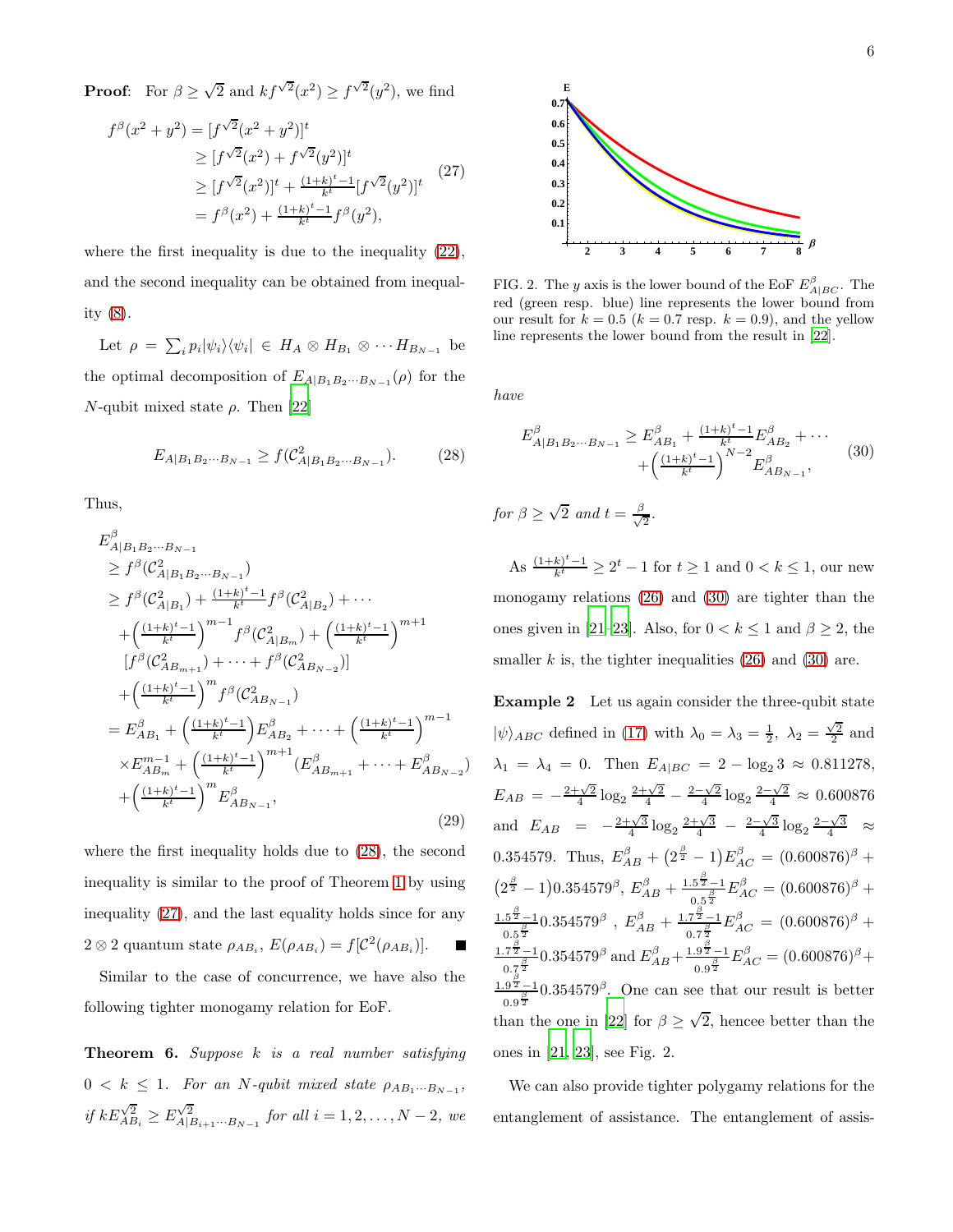tance (EoA) of  $\rho_{AB}$  is defined as [\[39\]](#page-13-9),

$$
E_{\rho_{AB}}^a = \max_{\{p_i, |\psi_i\rangle\}} \sum_i p_i E(|\psi_i\rangle), \tag{31}
$$

with the maximization taking over all possible pure decompositions of  $\rho_{AB}$ . For any dimensional multipartite quantum state  $\rho_{AB_1B_2\cdots B_{N-1}}$ , a general polygamy inequality of multipartite quantum entanglement was established as [\[18\]](#page-12-16),

$$
E^{a}(\rho_{A|B_{1}B_{2}\cdots B_{N-1}}) \leq \sum_{i=1}^{N-1} E^{a}(\rho_{A|B_{i}}). \tag{32}
$$

Using the same approach as for concurrence, we have the following Theorems.

Theorem 7. Suppose k is a real number satisfying  $0 < k \leq 1$ . For any N-qubit mixed state  $\rho_{AB_1...B_{N-1}}$ , if  $kE_{AB_i}^a \geq E_{A|B_{i+1}\cdots B_{N-1}}^a$  for  $i = 1, 2, ..., m$ , and  $E_{AB_j}^a \leq k E_{A|B_{j+1}\cdots B_{N-1}}^a$  for  $j = m+1,\ldots,N-2$ ,  $∀1 ≤ m ≤ N - 3, N ≥ 4, we have$ 

$$
(E_{A|B_1B_2\cdots B_{N-1}}^a)^\beta
$$
  
\n
$$
\leq (E_{AB_1}^a)^\beta + \frac{(1+k)^\beta - 1}{k^\beta} (E_{AB_2}^a)^\beta + \cdots
$$
  
\n
$$
+ \left(\frac{(1+k)^\beta - 1}{k^\beta}\right)^{m-1} (E_{AB_m}^a)^\beta
$$
  
\n
$$
+ \left(\frac{(1+k)^\beta - 1}{k^\beta}\right)^{m+1} [(E_{AB_{m+1}}^a)^\beta + \cdots + (E_{AB_{N-2}}^a)^\beta]
$$
  
\n
$$
+ \left(\frac{(1+k)^\beta - 1}{k^\beta}\right)^m (E_{AB_{N-1}}^a)^\beta,
$$
\n(33)

for  $0 \leq \beta \leq 1$ .

**Theorem 8.** Suppose  $k$  is a real number satisfying  $0 < k \leq 1$ . For any N-qubit mixed state  $\rho_{AB_1\cdots B_{N-1}}$ , if  $kE_{AB_i}^a \ge E_{A|B_{i+1}\cdots B_{N-1}}^a$  for all  $i = 1, 2, ..., N-2$ , we have

$$
(E_{A|B_1B_2\cdots B_{N-1}}^a)^{\beta} \le (E_{AB_1}^a)^{\beta} + \left(\frac{(1+k)^{\beta}-1}{k^{\beta}}\right)(E_{AB_2}^a)^{\beta} + \cdots + \left(\frac{(1+k)^{\beta}-1}{k^{\beta}}\right)^{N-2} (E_{AB_{N-1}}^a)^{\beta},
$$
\n(34)

for  $0 \leq \beta \leq 1$ .

## IV. TIGHTER CONSTRAINTS RELATED TO NEGATIVITY

The negativity, a well-known quantifier of bipartite entanglement, is defined as  $\mathcal{N}(\rho_{AB}) = (||\rho_{AB}^{T_A}|| - 1)/2$  [\[40\]](#page-13-10), where  $\rho_{AB}^{T_A}$  is the partial transposed matrix of  $\rho_{AB}$  with respect to the subsystem A, and  $||X||$  denotes the trace norm of X, i.e.,  $||X|| = \text{tr}\sqrt{XX^{\dagger}}$ . For convenient, we use the definition of negativity as  $\|\rho_{AB}^{T_A}\| - 1$ . Particularly, for any bipartite pure state  $|\psi\rangle_{AB}$ ,  $\mathcal{N}(|\psi\rangle_{AB})$  =  $2\sum$  $i < j$  $\sqrt{\lambda_i \lambda_j} = (\text{tr}\sqrt{\rho_A})^2 - 1$ , where  $\lambda_i s$  are the eigenvalues of the reduced density matrix  $\rho_A = \text{tr}_B|\psi\rangle_{AB}\langle\psi|$ . The convex-roof extended negativity (CREN) of a mixed state  $\rho_{AB}$  is defined by

$$
\mathcal{N}_c(\rho_{AB}) = \min_{\{p_i, |\psi_i\rangle\}} \sum_i p_i \mathcal{N}(|\psi_i\rangle),\tag{35}
$$

where the minimum is taken over all possible pure state decomposition of  $\rho_{AB}$ . Thus  $\mathcal{N}_c(\rho_{AB}) = \mathcal{C}(\rho_{AB})$  for any two-qubit mixed state  $\rho_{AB}$ . The dual to the CREN of a mixed state  $\rho_{AB}$  is defined as

$$
\mathcal{N}_c^a(\rho_{AB}) = \max_{\{p_i, |\psi_i\rangle\}} \sum_i p_i \mathcal{N}(|\psi_i\rangle),\tag{36}
$$

with the maximum taking over all possible pure state decomposition of  $\rho_{AB}$ . Furthermore,  $\mathcal{N}_c^a(\rho_{AB}) = \mathcal{C}^a(\rho_{AB})$ for any two-qubit mixed state  $\rho_{AB}[12]$  $\rho_{AB}[12]$ .

Similar to the concurrence and EoF, we have the following Theorems.

**Theorem 9.** Suppose  $k$  is a real number satisfying  $0 < k \leq 1$ . For any N-qubit mixed state  $\rho_{AB_1...B_{N-1}}$ , if  $k\mathcal{N}_{cAB_i}^2 \geq \mathcal{N}_{cA|B_{i+1}\cdots B_{N-1}}^2$  for  $i = 1, 2, ..., m$ , and  $\mathcal{N}_{cAB_j}^2 \leq k\mathcal{N}_{cA|B_{j+1}\cdots B_{N-1}}^2$  for  $j = m+1,\ldots,N-2$ ,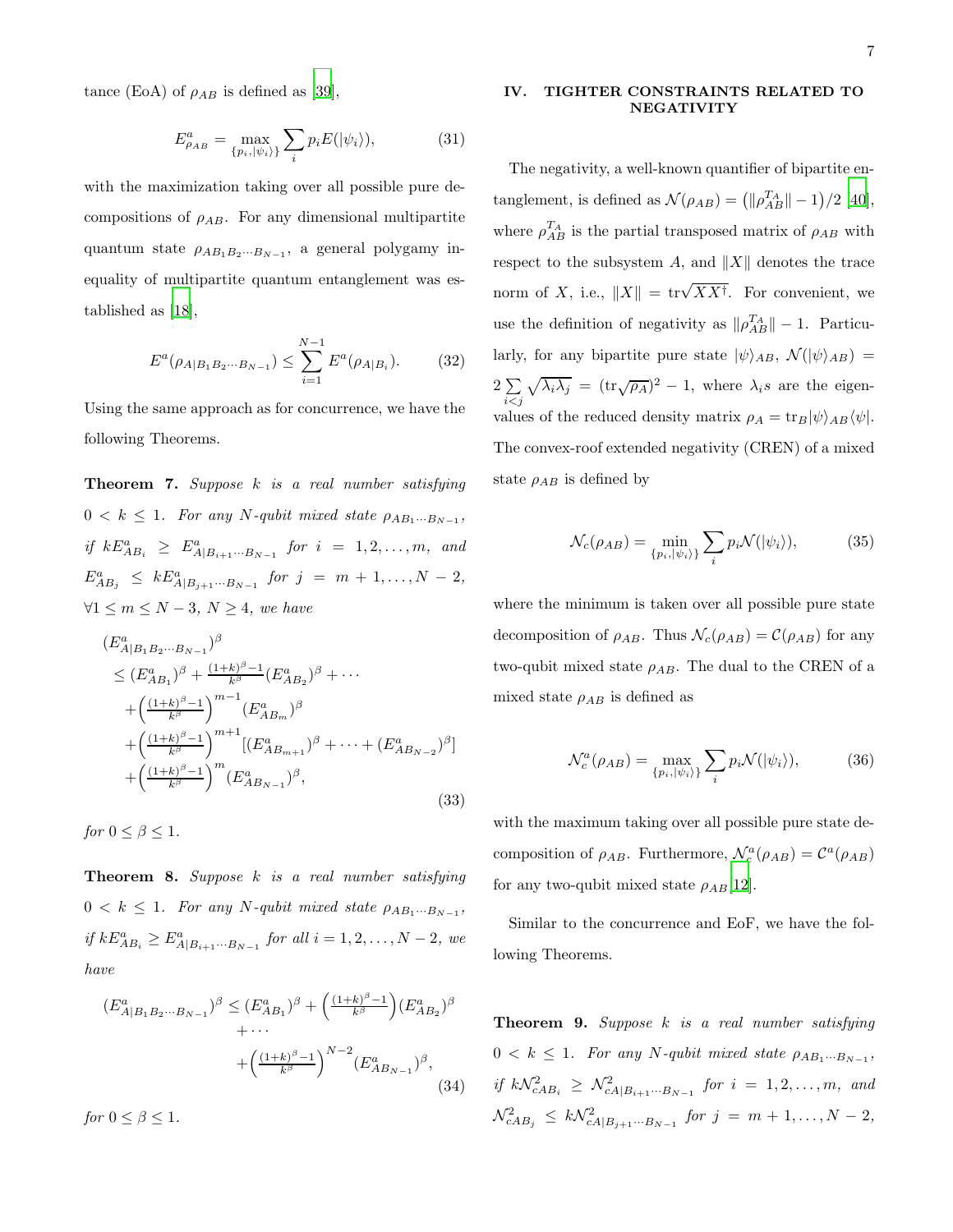

FIG. 3. The  $y$  axis is the lower bound of the negativity  $\mathcal{N}_c(|\psi\rangle_{A|BC})$ , which are functions of  $\beta$ . The red (green) line represents the lower bound from our result for  $k = 0.6$  $(k = 0.8)$ , and the blue line represents the lower bound from the result in [\[22](#page-12-12)].

$$
\forall 1 \leq m \leq N-3, N \geq 4, \text{ then we have}
$$
\n
$$
\mathcal{N}_{cA|B_1\cdots B_{N-1}}^{\beta}
$$
\n
$$
\geq \mathcal{N}_{cAB_1}^{\beta} + \frac{(1+k)^{\frac{\beta}{2}}-1}{k^{\frac{\beta}{2}}} \mathcal{N}_{cAB_2}^{\beta} + \cdots
$$
\n
$$
+ \left(\frac{(1+k)^{\frac{\beta}{2}}-1}{k^{\frac{\beta}{2}}}\right)^{m-1} \mathcal{N}_{cAB_m}^{\beta}
$$
\n
$$
+ \left(\frac{(1+k)^{\frac{\beta}{2}}-1}{k^{\frac{\beta}{2}}}\right)^{m+1} \left(\mathcal{N}_{cAB_{m+1}}^{\beta} + \cdots + \mathcal{N}_{cAB_{N-2}}^{\beta}\right)
$$
\n
$$
+ \left(\frac{(1+k)^{\frac{\beta}{2}}-1}{k^{\frac{\beta}{2}}}\right)^m \mathcal{N}_{cAB_{N-1}}^{\beta}
$$
\n(37)

for all  $\beta > 2$ .

**Theorem 10.** Suppose k is a real number satisfying  $0 <$  $k \leq 1$ . For any N-qubit mixed state  $\rho_{AB_1\cdots B_{N-1}}$ , if all  $k\mathcal{N}_{cAB_i}^2 \geq \mathcal{N}_{cA|B_{i+1}\cdots B_{N-1}}^2$  for all  $i = 1, 2, ..., N-2$ , then

$$
\mathcal{N}_{cA|B_1\cdots B_{N-1}}^{\beta} \geq \mathcal{N}_{cAB_1}^{\beta} + \frac{(1+k)^{\frac{\beta}{2}} - 1}{k^{\frac{\beta}{2}}}\mathcal{N}_{cAB_2}^{\beta} + \cdots + \left(\frac{(1+k)^{\frac{\beta}{2}} - 1}{k^{\frac{\beta}{2}}}\right)^{N-2}\mathcal{N}_{cAB_{N-1}}^{\beta}
$$
\n(38)

for  $\beta \geq 2$ .

Example 3 Consider the state in Example 1 with  $\lambda_0 = \lambda_3 = \frac{1}{2}, \lambda_2 = \frac{\sqrt{2}}{2}$  and  $\lambda_1 = \lambda_4 = 0$ . We have  $\mathcal{N}_{cA|BC} = \frac{\sqrt{3}}{2}, \mathcal{N}_{cAB} = \frac{\sqrt{2}}{2}$  and  $\mathcal{C}_{cAC} = \frac{1}{2}$ . Then  $\mathcal{N}_{cAB}^{\beta}$  +  $(2^{\frac{\beta}{2}}-1)\mathcal{N}^{\beta}_{cAC} = (\frac{\sqrt{2}}{2})^{\beta} + (2^{\frac{\beta}{2}}-1)(\frac{1}{2})^{\beta}$  and  $\mathcal{N}^{\beta}_{cAB}$  +  $\frac{\beta}{2} - 1$  $\frac{k^{\frac{\beta}{2}-1}}{k^{\frac{\beta}{2}}} \mathcal{N}^{\beta}_{cAC} = \left(\frac{\sqrt{2}}{2}\right)^{\beta} + \frac{(1+k)^{\frac{\beta}{2}-1}}{k^{\frac{\beta}{2}}}$  $\frac{k^{\frac{5}{2}-1}}{k^{\frac{\beta}{2}}} \left(\frac{1}{2}\right)^{\beta}$ . One can see that our result is better than the one in [\[22](#page-12-12)] for  $\beta \geq 2$ , thus also better than the ones in [\[21,](#page-12-11) [23\]](#page-12-13), see Fig. 3.

For the negativity of assistance  $\mathcal{N}_c^a$ , we have the following results.

**Theorem 11.** Suppose  $k$  is a real number satisfying  $0 < k \leq 1$ . For an N-qubit pure state  $|\psi\rangle_{A|B_1\cdots B_{N-1}}$ , if  $k(\mathcal{N}_{cA|B_i}^a)^2 \geq (\mathcal{N}_{cA|B_{i+1}\cdots B_{N-1}}^a)^2$  for  $i = 1, 2, \ldots, m$ , and  $(\mathcal{N}_{cAB_j}^a)^2 \le k(\mathcal{N}_{cA|B_{j+1}\cdots B_{N-1}}^a)^2$  for  $j = m+1, \ldots, N-2$ ,  $\forall 1 \leq m \leq N-3, N \geq 4$ , then we have

$$
\begin{split}\n&\left[\mathcal{N}_{c}^{a}(|\psi\rangle_{A|B_{1}\cdots B_{N-1}})\right]^{\beta} \\
&\leq (\mathcal{N}_{cAB_{1}}^{a})^{\beta} + \left(\frac{(1+k)^{\frac{\beta}{2}}-1}{k^{\frac{\beta}{2}}}\right)(\mathcal{N}_{cAB_{2}}^{a})^{2} + \cdots \\
&+ \left(\frac{(1+k)^{\frac{\beta}{2}}-1}{k^{\frac{\beta}{2}}}\right)^{m-1}(\mathcal{N}_{cAB_{m}}^{a})^{\beta} \\
&+ \left(\frac{(1+k)^{\frac{\beta}{2}}-1}{k^{\frac{\beta}{2}}}\right)^{m+1}[(\mathcal{N}_{cAB_{m+1}}^{a})^{\beta} + \cdots \\
&+ (\mathcal{N}_{cAB_{N-2}}^{a})^{\beta}] \\
&+ \left(\frac{(1+k)^{\frac{\beta}{2}}-1}{k^{\frac{\beta}{2}}}\right)^{m}(\mathcal{N}_{cAB_{N-1}}^{a})^{\beta}\n\end{split} \tag{39}
$$

for all  $0 \le \beta \le 2$ .

**Theorem 12.** Suppose k is a real number satisfying  $0 <$  $k \leq 1$ . For any N-qubit mixed state  $|\psi\rangle_{AB_1\cdots B_{N-1}}$ , if  $k(\mathcal{N}_{cAB_i}^a)^2 \geq (\mathcal{N}_{cA|B_{i+1}\cdots B_{N-1}}^a)^2$  for all  $i = 1, 2, ..., N-1$ 2, then

$$
[\mathcal{N}_c^a(|\psi\rangle_{A|B_1\cdots B_{N-1}})]^{\beta}
$$
  
\n
$$
\leq (\mathcal{N}_{cAB_1}^a)^{\beta} + \left(\frac{(1+k)^{\frac{\beta}{2}}-1}{k^{\frac{\beta}{2}}}\right)(\mathcal{N}_{cAB_2}^a)^{\beta} + \cdots
$$
 (40)  
\n
$$
+ \left(\frac{(1+k)^{\frac{\beta}{2}}-1}{k^{\frac{\beta}{2}}}\right)^{N-2}(\mathcal{N}_{cAB_{N-1}}^a)^{\beta}
$$

for  $0 \leq \beta \leq 2$ .

#### V. TIGHTER MONOGAMY RELATIONS FOR TSALLIS-q ENTANGLEMENT AND RENYI- $\alpha$ ENTANGLEMENT

In this section, we study the Tsallis- $q$  entanglement and Rényi- $\alpha$  entanglement, and establish the corresponding monogamy and polygamy relations for the two entanglement measures, respectively.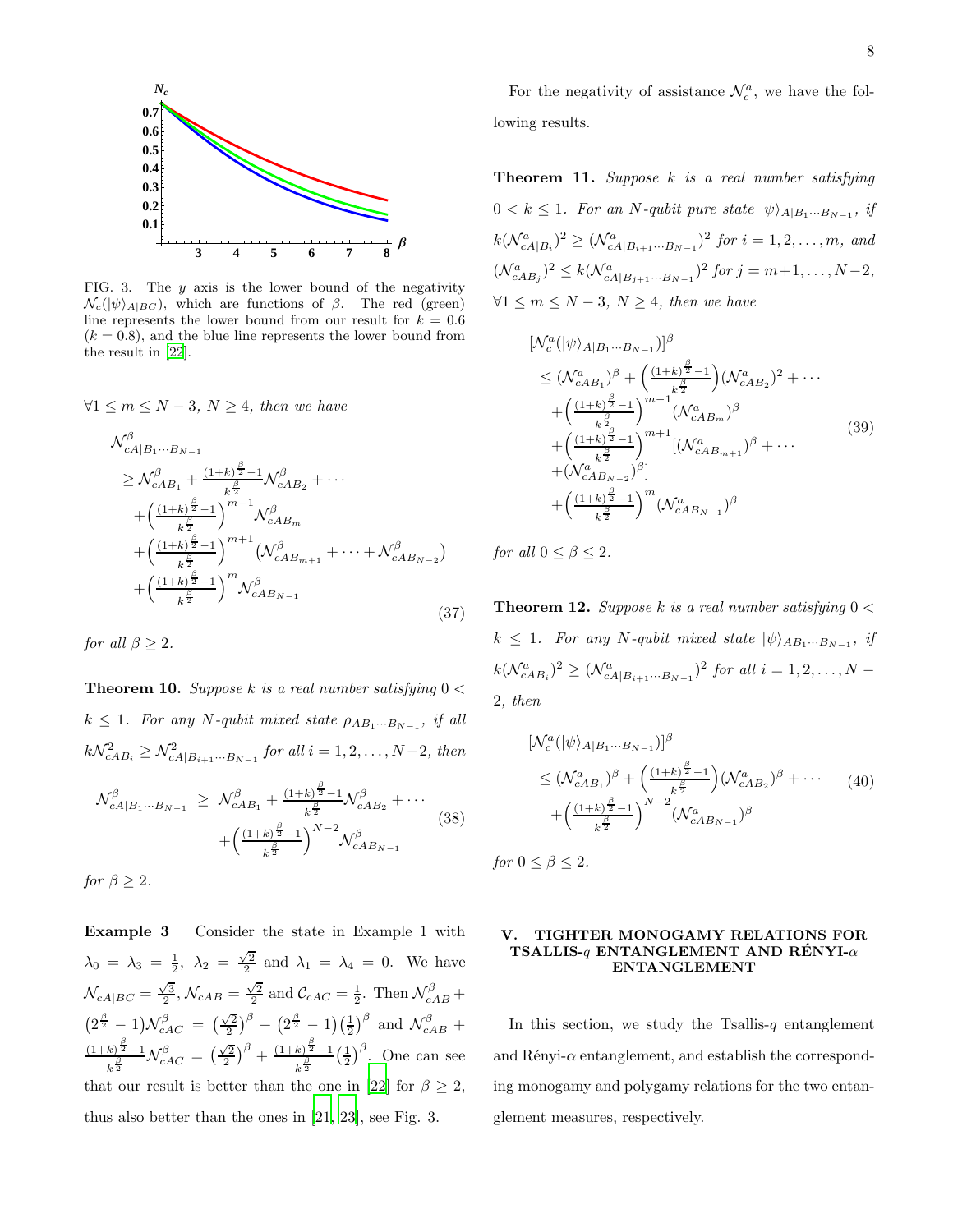## A. Tighter monogamy and polygamy relations for Tsallis-q entanglement

The Tsallis- $q$  entanglement of a bipartite pure state  $|\psi\rangle_{AB}$  is defined as [\[14\]](#page-12-9)

$$
T_q(|\psi\rangle_{AB}) = S_q(\rho_A) = \frac{1}{q-1}(1 - \text{tr}\rho_A^q), \qquad (41)
$$

where  $q > 0$  and  $q \neq 1$ . For the case q tends to 1,  $T_q(\rho)$  is just the von Neumann entropy,  $\lim_{q \to 1} T_q(\rho) = -\text{tr}\rho \log_2 \rho =$  $S(\rho)$ . The Tsallis-q entanglement of a bipartite mixed state  $\rho_{AB}$  is given by  $T_q(\rho_{AB}) = \min_{\{p_i, |\psi_i\rangle\}}$  $\sum$  $\sum_i p_i T_q(|\psi_i\rangle)$ with the minimum taken over all possible pure state decompositions of  $\rho_{AB}$ . For  $\frac{5-\sqrt{13}}{2} \le q \le \frac{5+\sqrt{13}}{2}$ , Yuan et al. proposed an analytic relationship between the Tsallisq entanglement and concurrence,

<span id="page-8-0"></span>
$$
T_q(\vert \psi \rangle_{AB}) = g_q(\mathcal{C}^2(\vert \psi \rangle_{AB})),\tag{42}
$$

where

<span id="page-8-1"></span>
$$
g_q(x) = \frac{1}{q-1} \Big[ 1 - \left( \frac{1+\sqrt{1-x}}{2} \right)^q - \left( \frac{1-\sqrt{1-x}}{2} \right)^q \Big] \tag{43}
$$

with  $0 \leq x \leq 1$  [\[41](#page-13-11)]. It has also been proved that  $T_q(\ket{\psi}) = g_q(\mathcal{C}^2(\ket{\psi}))$  if  $\ket{\psi}$  is a  $2 \otimes m$  pure state, and  $T_q(\rho) = g_q(\mathcal{C}^2(\rho))$  if  $\rho$  is a two-qubit mixed state. Hence, [\(42\)](#page-8-0) holds for any q such that  $g_q(x)$  in [\(43\)](#page-8-1) is monotonically increasing and convex. Particularly, one has that

$$
g_q(x^2 + y^2) \ge g_q(x^2) + g_q(y^2)
$$
 (44)

for  $2 \le q \le 3$ . In Ref. [\[14](#page-12-9)], Kim provided a monogamy relation for the Tsallis- $q$  entanglement,

<span id="page-8-2"></span>
$$
T_{qA|B_1B_2\cdots B_{N-1}} \ge \sum_{i=1}^{N-1} T_{qA|B_i},
$$
\n(45)

where  $i = 1, 2, \ldots, N - 1$  and  $2 \le q \le 3$ . Later, this relation was improved as follows: if  $\mathcal{C}_{AB_i} \geq \mathcal{C}_{A|B_{i+1}\cdots B_{N-1}}$ for  $i = 1, 2, \ldots, m$ , and  $\mathcal{C}_{AB_j} \leq \mathcal{C}_{A|B_{j+1}\cdots B_{N-1}}$  for  $j =$   $m+1, \ldots, N-2, \forall 1 \leq m \leq N-3, N \geq 4$ , then  $T_a^\beta$ 

<span id="page-8-3"></span>
$$
{}_{qA|B_1B_2\cdots B_{N-1}}^{qA|B_1B_2\cdots B_{N-1}} \ge T^{\beta}_{qA|B_1} + (2^{\beta} - 1)T^{\beta}_{qA|B_2} + \cdots + (2^{\beta} - 1)^{m-1}T^{\beta}_{qA|B_m} + (2^{\beta} - 1)^{m+1}(T^{\beta}_{qA|B_{m+1}} + \cdots + T^{\beta}_{qA|B_{N-2}}) + (2^{\beta} - 1)^{m}T^{\beta}_{qA|B_{N-1}},
$$
\n(46)

where  $\beta \geq 1$  and  $T_{q}^{\beta}$  $_{qA|B_1B_2\cdots B_{N-1}}$  quantifies the Tsallisq entanglement under partition  $A|B_1B_2\cdots B_{N-1}$ , and  $T_a^\beta$  $q_{A|B_i}^{p}$  quantifies that of the two-qubit subsystem  $AB_i$ with  $2 \le q \le 3$ . Moreover, for  $\frac{5-\sqrt{13}}{2} \le q \le \frac{5+\sqrt{13}}{2}$ , one has

$$
T_{qA|B_1B_2\cdots B_{N-1}}^2 \ge \sum_{i=1}^{N-1} T_{qA|B_i}^2.
$$
 (47)

We now provide monogamy relations which are tighter than  $(45)$  and  $(46)$ .

**Theorem 13.** Suppose  $k$  is a real number satisfying  $0 < k \leq 1$ . For an arbitrary N-qubit mixed state  $\rho_{AB_1B_2\cdots B_{N-1}},$  if  $kT_{qAB_i} \geq T_{qA|B_{i+1}\cdots B_{N-1}}$  for  $i =$  $1, 2, \ldots, m$ , and  $T_{qAB_j} \leq kT_{qA|B_{j+1}\cdots B_{N-1}}$  for  $j = m +$  $1, \ldots, N-2, \forall 1 \leq m \leq N-3, N \geq 4, \text{ then we have}$ 

$$
T_{qA|B_1B_2\cdots B_{N-1}}^{\beta}
$$
  
\n
$$
\geq T_{qA|B_1}^{\beta} + \frac{(1+k)^{\beta}-1}{k^{\beta}} T_{qA|B_2}^{\beta} + \cdots
$$
  
\n
$$
+ \left(\frac{(1+k)^{\beta}-1}{k^{\beta}}\right)^{m-1} T_{qA|B_m}^{\beta}
$$
  
\n
$$
+ \left(\frac{(1+k)^{\beta}-1}{k^{\beta}}\right)^{m+1} (T_{qA|B_{m+1}}^{\beta} + \cdots + T_{qA|B_{N-2}}^{\beta})
$$
  
\n
$$
+ \left(\frac{(1+k)^{\beta}-1}{k^{\beta}}\right)^{m} T_{qA|B_{N-1}}^{\beta},
$$
\n(48)

for  $\beta \geq 1$  and  $2 \leq q \leq 3$ .

**Theorem 14.** Suppose k is a real number satisfying  $0 <$  $k \leq 1$ . For any N-qubit mixed state  $\rho_{AB_1\cdots B_{N-1}}$ , if all  $kT_{qAB_i} \ge T_{qA|B_{i+1}...B_{N-1}}$  for  $i = 1, 2, ..., N-2$ , then we have

$$
T_{qA|B_1\cdots B_{N-1}}^{\beta} \ge T_{qAB_1}^{\beta} + \frac{(1+k)^{\beta}-1}{k^{\beta}} T_{qAB_2}^{\beta} + \cdots
$$
  
+ 
$$
\left(\frac{(1+k)^{\beta}-1}{k^{\beta}}\right)^{N-2} T_{qAB_{N-1}}^{\beta},
$$
 (49)

for  $\beta > 1$  and  $2 \le q \le 3$ .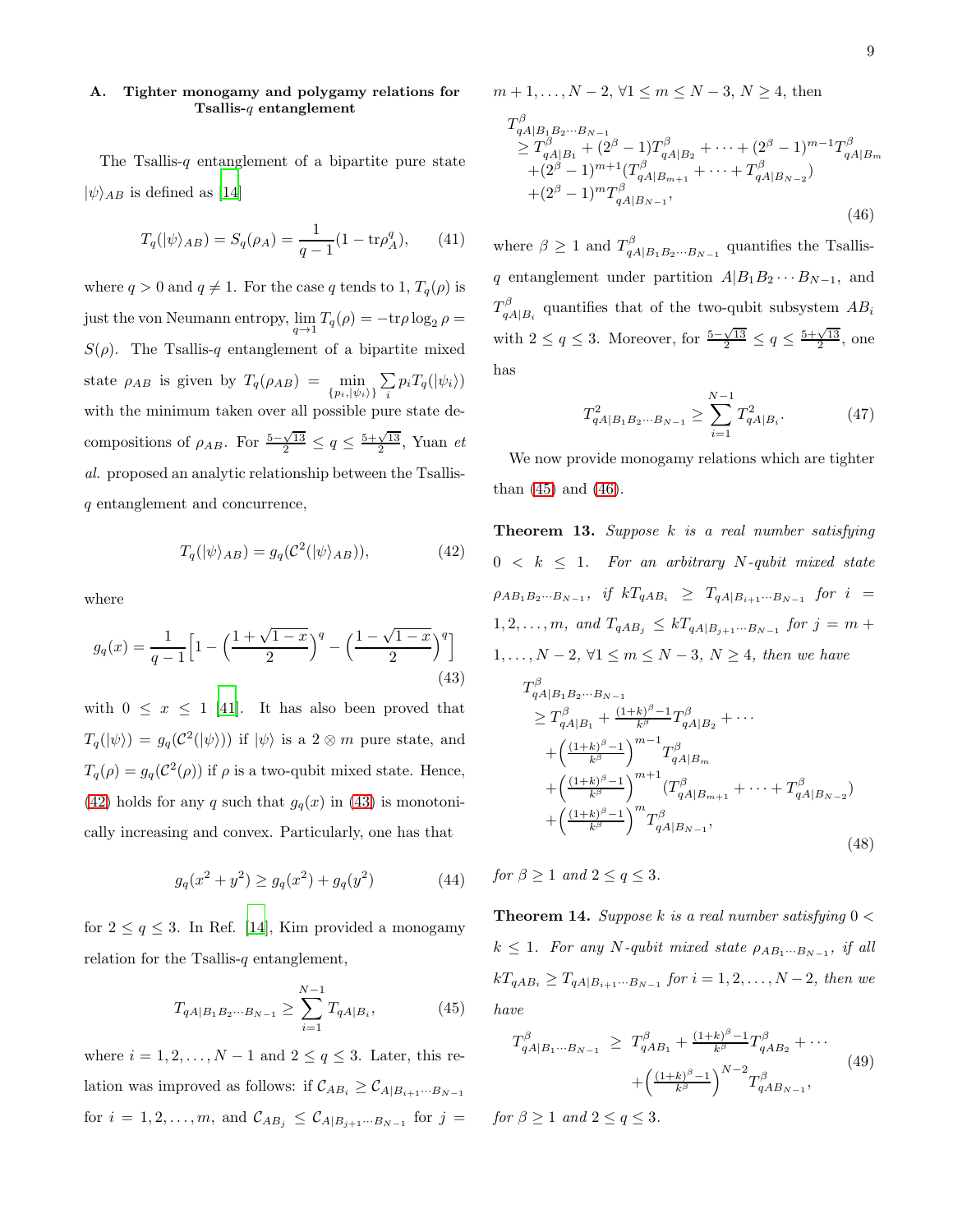

FIG. 4. The y axis is the lower bound of the Tsallis- $q$  entanglement  $T_q^{\beta}(|\psi\rangle_{A|BC})$ . The red (green resp. yellow) line represents the lower bound from our result for  $k = 0.5$  ( $k = 0.7$ ) resp.  $k = 0.9$ , and the blue line represents the lower bound from the result in [\[22\]](#page-12-12).

Example 4 Consider the quantum state given in Example 1 with  $\lambda_0 = \lambda_3 = \frac{1}{2}$ ,  $\lambda_2 = \frac{\sqrt{2}}{2}$  and  $\lambda_1 = \lambda_4 = 0$ . For  $q = 2$ , one has  $T_{2A|BC} = \frac{3}{8}$ ,  $T_{2AB} = \frac{1}{4}$  and  $T_{2AC} = \frac{1}{8}$ . Then  $T_{2AB}^{\beta} + (2^{\beta} - 1)T_{2AC}^{\beta} = (\frac{1}{4})^{\beta} + (2^{\beta} - 1)(\frac{1}{8})^{\beta}$  and  $T_{2AB}^{\beta} + \frac{(1+k)^{\beta}-1}{k^{\beta}} T_{2AC}^{\beta} = \left(\frac{1}{4}\right)^{\beta} + \frac{(1+k)^{\beta}-1}{k^{\beta}} \left(\frac{1}{8}\right)^{\beta}$ . It can be seen that our result is better than the one in [\[22\]](#page-12-12) for  $\beta \geq 1$ , and also better than the ones given in [\[21](#page-12-11), [23\]](#page-12-13), see Fig. 4.

As a dual quantity to Tsallis-q entanglement, the Tsallis-q entanglement of assistance (TEoA) is defined by [\[14\]](#page-12-9),  $T_q^a(\rho_{AB}) = \max_{\{p_i, |\psi_i\rangle\}}$  $\sum$  $\sum_i p_i T_q(|\psi_i\rangle)$ , where the maximum is taken over all possible pure state decompositions of  $\rho_{AB}$ . If  $1 \le q \le 2$  or  $3 \le q \le 4$ , the function  $g_q$  defined in [\(43\)](#page-8-1) satisfies

$$
g_q(\sqrt{x^2 + y^2}) \le g_q(x) + g_q(y), \tag{50}
$$

which leads to the Tsallis polygamy inequality

$$
T_{qA|B_1B_2\cdots B_{N-1}}^a \le \sum_{i=1}^{N-1} T_{qA|B_i}^a \tag{51}
$$

for any multi-qubit state  $\rho_{A|B_1B_2\cdots B_{N-1}}$  [\[25](#page-12-17)]. Here we provide tighter polygamy relations related to Tsallis-q entanglement. We have the following results.

**Theorem 15.** Suppose  $k$  is a real number satisfying  $0 < k \leq 1$ . For any N-qubit mixed state  $\rho_{AB_1\cdots B_{N-1}}$ ,

if  $kT_{qAB_i}^a \geq T_{qA|B_{i+1}\cdots B_{N-1}}^a$  for  $i = 1, 2, ..., m$ , and  $T^a_{qAB_j} \leq kT^a_{qA|B_{j+1}\cdots B_{N-1}}$  for  $j = m+1,\ldots,N-2$ ,  $\forall 1 \leq m \leq N-3, N \geq 4, \text{ then}$ 

$$
(T_{qA|B_1B_2\cdots B_{N-1}}^a)^\beta
$$
  
\n
$$
\leq (T_{qAB_1}^a)^\beta + \frac{(1+k)^\beta - 1}{k^\beta} (T_{qAB_2}^a)^\beta + \cdots
$$
  
\n
$$
+ \left(\frac{(1+k)^\beta - 1}{k^\beta}\right)^{m-1} (T_{qAB_m}^a)^\beta
$$
  
\n
$$
+ \left(\frac{(1+k)^\beta - 1}{k^\beta}\right)^{m+1} [(T_{qAB_{m+1}}^a)^\beta + \cdots + (T_{qAB_{N-2}}^a)^\beta]
$$
  
\n
$$
+ \left(\frac{(1+k)^\beta - 1}{k^\beta}\right)^m (T_{qAB_{N-1}}^a)^\beta,
$$
  
\n(52)

for  $0 \leq \beta \leq 1$  with  $1 \leq q \leq 2$  or  $3 \leq q \leq 4$ .

**Theorem 16.** Suppose  $k$  is a real number satisfying  $0 < k \leq 1$ . For any N-qubit mixed state  $\rho_{AB_1...B_{N-1}}$ , if  $kT_{qAB_i}^a \geq T_{qA|B_{i+1}\cdots B_{N-1}}^a$  for all  $i = 1, 2, ..., N-2$ , we have

$$
T_{qA|B_1B_2\cdots B_{N-1}}^{\beta} \le T_{qAB_1}^{\beta} + \left(\frac{(1+k)^{\beta}-1}{k^{\beta}}\right) T_{qAB_2}^{\beta} + \cdots + \left(\frac{(1+k)^{\beta}-1}{k^{\beta}}\right)^{N-2} T_{qAB_{N-1}}^{\beta},
$$
\n(53)

for  $0 \leq \beta \leq 1$  with  $1 \leq q \leq 2$  or  $3 \leq q \leq 4$ .

# B. Tighter monogamy and polygamy relations for Rényi- $\alpha$  entanglement

For a bipartite pure state  $|\psi\rangle_{AB}$ , the Rényi- $\alpha$  entan-glement is defined as [\[42\]](#page-13-12)  $E(|\psi\rangle_{AB}) = S_{\alpha}(\rho_A)$ , where  $S_{\alpha}(\rho) = \frac{1}{1-\alpha} \log_2 \text{tr}\rho^{\alpha}$  for any  $\alpha > 0$  and  $\alpha \neq 1$ , and  $\lim_{\alpha \to 1} S_{\alpha}(\rho) = S(\rho) = -\text{tr}\rho \log_2 \rho$ . For a bipartite mixed state  $\rho_{AB}$ , the Rényi- $\alpha$  entanglement is given by

$$
E_{\alpha}(\rho_{AB}) = \min_{\{p_i, |\psi_i\rangle\}} \sum_{i} p_i E_{\alpha}(|\psi_i\rangle), \tag{54}
$$

where the minimum is taken over all possible purestate decompositions of  $\rho_{AB}$ . For each  $\alpha > 0$ , one has  $E_{\alpha}(\rho_{AB}) = f_{\alpha}(\mathcal{C}(\rho_{AB}))$ , where  $f_{\alpha}(x)$  $\frac{1}{1-\alpha}\log\left[\left(\frac{1-\sqrt{1-x^2}}{2}\right)^2+\left(\frac{1+\sqrt{1-x^2}}{2}\right)^2\right]$  is a monotonically increasing and convex function [\[24\]](#page-12-14). For  $\alpha \geq 2$  and any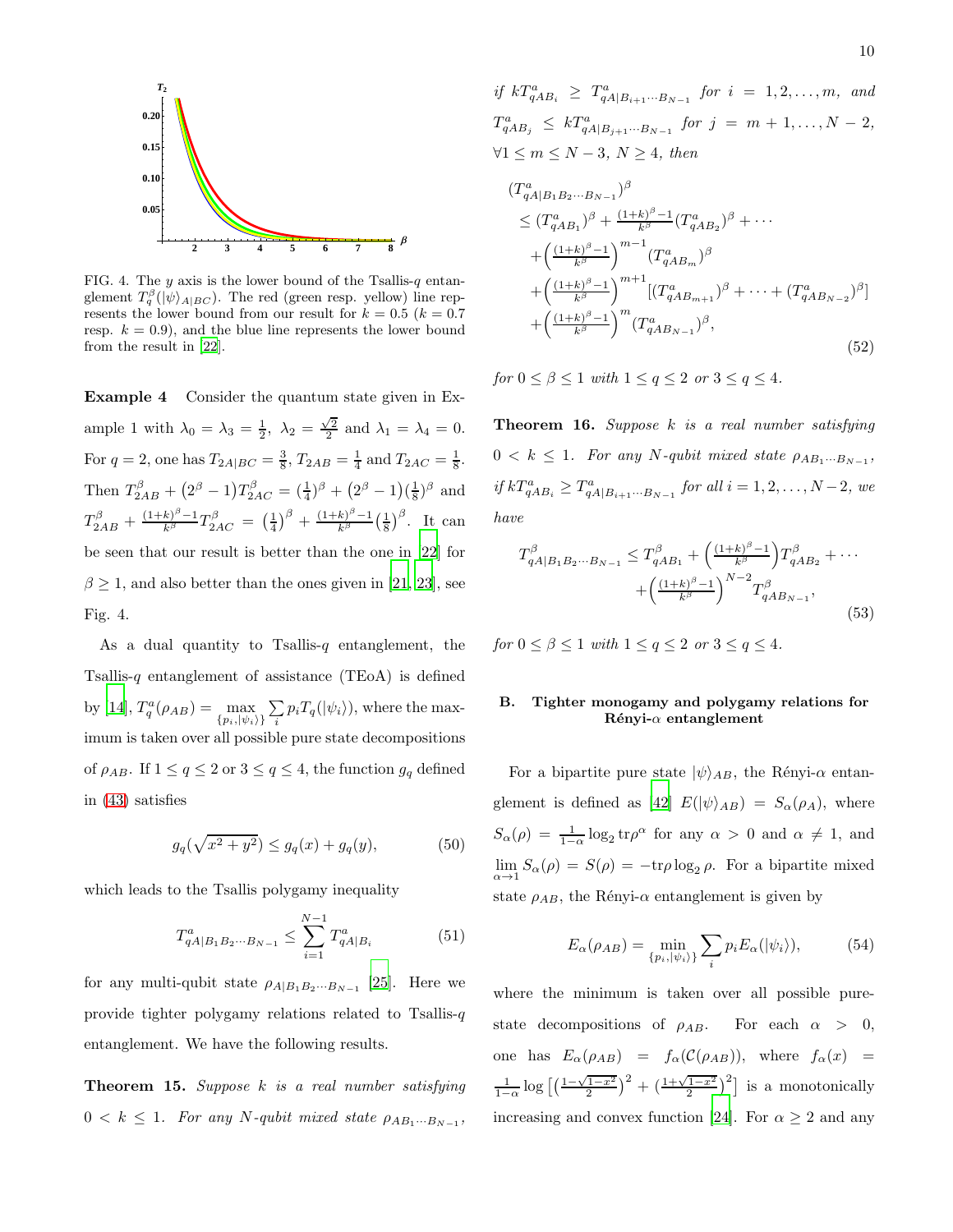*n*-qubit state  $\rho_{A|B_1B_2\cdots B_{N-1}}$ , one has [\[14\]](#page-12-9)

<span id="page-10-0"></span>
$$
E_{\alpha A|B_1 B_2 \cdots B_{N-1}}\ge E_{\alpha A|B_1} + E_{\alpha A|B_2} + \cdots + E_{\alpha A|B_{N-1}}.
$$
\n(55)

We propose the following two monogamy relations for the Rényi- $\alpha$  entanglement, which are tighter than the previous results.

**Theorem 17.** Suppose  $k$  is a real number satisfying  $0 \leq k \leq 1$ . For an arbitrary N-qubit mixed state  $\rho_{AB_1B_2\cdots B_{N-1}},$  if  $kE_{\alpha AB_i} \ge E_{\alpha A|B_{i+1}\cdots B_{N-1}}$  for  $i =$  $1, 2, \ldots, m$ , and  $E_{\alpha AB_j} \leq kT_{\alpha A|B_{j+1}\cdots B_{N-1}}$  for  $j = m + 1$  $1, \ldots, N-2, \forall 1 \leq m \leq N-3, N \geq 4, \text{ then}$ 

$$
(E_{\alpha A|B_1 B_2 \cdots B_{N-1}})^{\beta}
$$
  
\n
$$
\ge (E_{\alpha A|B_1})^{\beta} + \frac{(1+k)^{\beta}-1}{k^{\beta}} (E_{\alpha A|B_2})^{\beta} + \cdots
$$
  
\n
$$
+ \left(\frac{(1+k)^{\beta}-1}{k^{\beta}}\right)^{m-1} (E_{\alpha A|B_m})^{\beta}
$$
  
\n
$$
+ \left(\frac{(1+k)^{\beta}-1}{k^{\beta}}\right)^{m+1} [(E_{\alpha A|B_{m+1}})^{\beta} + \cdots + (E_{\alpha A|B_{N-2}})^{\beta}]
$$
  
\n
$$
+ \left(\frac{(1+k)^{\beta}-1}{k^{\beta}}\right)^m (E_{\alpha A|B_{N-1}})^{\beta},
$$
\n(56)

for  $\beta > 1$  and  $\alpha > 2$ .

**Theorem 18.** Suppose  $k$  is a real number satisfying  $0 \leq k \leq 1$ . For an arbitrary N-qubit mixed state  $\rho_{AB_1B_2\cdots B_{N-1}}$ , if  $kE_{\alpha AB_i} \ge E_{\alpha A|B_{i+1}\cdots B_{N-1}}$  for all  $i=$  $1, 2, \ldots, N-2, \text{ then}$ 

$$
(E_{\alpha A|B_1\cdots B_{N-1}})^\beta
$$
  
\n
$$
\ge (E_{\alpha AB_1})^\beta + \left(\frac{(1+k)^\alpha - 1}{k^\alpha}\right)(E_{\alpha AB_2})^\beta + \cdots
$$
  
\n
$$
+ \left(\frac{(1+k)^\alpha - 1}{k^\alpha}\right)^{N-2} (E_{\alpha AB_{N-1}})^\beta
$$
 (57)

for  $\beta \geq 1$  and  $\alpha \geq 2$ .

Example 5 Consider again the state given in Example 1 with  $\lambda_0 = \lambda_3 = \frac{1}{2}$ ,  $\lambda_2 = \frac{\sqrt{2}}{2}$  and  $\lambda_1 = \lambda_4 = 0$ . For  $\alpha = 2$ , we find  $E_{2A|BC} = \log_2 \frac{8}{5} \approx 678072$ ,  $E_{2AB} =$  $\log_2 \frac{8}{7} \approx 0.415037$  and  $E_{2AC} = \log_2 \frac{4}{3} \approx 0.192645$ . Then  $E_{2AB}^{\alpha} + E_{2AC}^{\alpha} = 0.415037^{\alpha} + 0.192645^{\alpha}$  and  $E_{2AB}^{\alpha}$  +  $\frac{(1+k)^{\alpha}-1}{k^{\alpha}}E_{2AC}^{\alpha} = 0.415037^{\alpha} + \frac{(1+k)^{\alpha}-1}{k^{\alpha}}0.192645^{\alpha}$ . One



FIG. 5. The  $y$  axis is the lower bound of the Rényi entropy entanglement  $E_2^{\beta}(|\psi\rangle_{A|BC})$ . The purple line represents the value of  $E_2^{\beta}(|\psi\rangle_{A|BC})$ , the red (green resp. yellow) line represents the lower bound from our result for  $k = 0.5$  ( $k = 0.7$ ) resp.  $k = 0.9$ , and the blue line represents the lower bound from the result [\(55\)](#page-10-0) in [\[14](#page-12-9)].

can see that our result is better than the result in [\[14\]](#page-12-9), and the smaller  $k$  is, the tighter relation is, see Fig. 5.

The Rényi- $\alpha$  entanglement of assistance (REoA), a dual quantity to Rényi- $\alpha$  entanglement, is defined as  $E^a_\alpha(\rho_{AB}) = \max_{\{p_i, |\psi_i\rangle\}}$  $\sum$  $\sum_{i} p_i E_{\alpha}(|\psi_i\rangle)$ , where the maximum is taken over all possible pure state decompositions of  $\rho_{AB}$ . For  $\alpha \in \left[\frac{\sqrt{7}-1}{2}, \frac{\sqrt{13}-1}{2}\right]$  and any *n*-qubit state  $\rho_{AB_1B_2\cdots B_{N-1}}$ , a polygamy relation of multi-partite quantum entanglement in terms of REoA has been given by [\[20\]](#page-12-10):

$$
E^{a}_{\alpha A|B_1 B_2 \cdots B_{N-1}}\leq E^{a}_{\alpha A|B_1} + E^{a}_{\alpha A|B_2} + \cdots + E^{a}_{\alpha A|B_{N-1}}.
$$
\n(58)

We improve this inequality to be a tighter ones under some netural conditions.

**Theorem 19.** Suppose  $k$  is a real number satisfying  $0 \leq k \leq 1$ . For an arbitrary N-qubit mixed state  $\rho_{AB_1B_2\cdots B_{N-1}},$  if  $kE^a_{\alpha AB_i} \geq E^a_{\alpha A|B_{i+1}\cdots B_{N-1}}$  for  $i =$ 1, 2, ..., m, and  $E^a_{\alpha AB_j} \leq kE^a_{\alpha A|B_{j+1}\cdots B_{N-1}}$  for  $j =$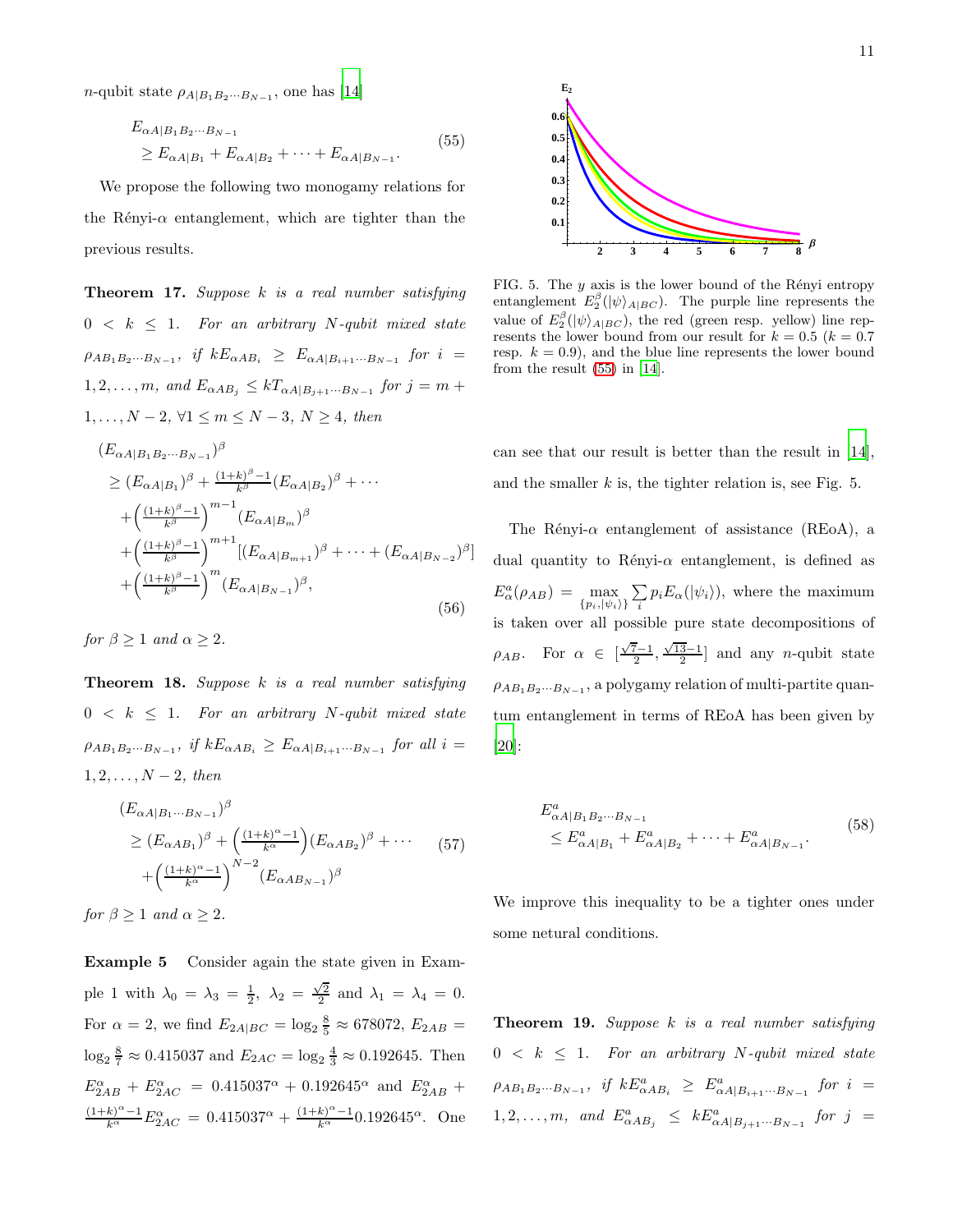$$
(E^{a}_{\alpha A|B_1B_2\cdots B_{N-1}})^{\beta}
$$
  
\n
$$
\leq (E^{a}_{\alpha A|B_1})^{\beta} + \frac{(1+k)^{\beta}-1}{k^{\beta}} (E^{a}_{\alpha A|B_2})^{\beta} + \cdots
$$
  
\n
$$
+ \left(\frac{(1+k)^{\beta}-1}{k^{\beta}}\right)^{m-1} (E^{a}_{\alpha A|B_m})^{\beta}
$$
  
\n
$$
+ \left(\frac{(1+k)^{\beta}-1}{k^{\beta}}\right)^{m+1} \left[ (E^{a}_{\alpha A|B_{m+1}})^{\beta} + \cdots + (E^{a}_{\alpha A|B_{N-2}})^{\beta}
$$
  
\n
$$
+ \left(\frac{(1+k)^{\beta}-1}{k^{\beta}}\right)^m (E^{a}_{\alpha A|B_{N-1}})^{\beta}, \qquad (59)
$$

for  $0 \le \beta \le 1$  with  $\frac{\sqrt{7}-1}{2} \le \alpha \le \frac{\sqrt{13}-1}{2}$ .

**Theorem 20.** Suppose  $k$  is a real number satisfying  $0 \leq k \leq 1$ . For an arbitrary N-qubit mixed state  $\rho_{AB_1B_2\cdots B_{N-1}}$ , if  $kE^a_{\alpha AB_i} \geq E^a_{\alpha A|B_{i+1}\cdots B_{N-1}}$  for all  $i =$  $1, 2, \ldots, N-2, \text{ then}$ 

$$
(E^a_{\alpha A|B_1\cdots B_{N-1}})^\beta
$$
  
\n
$$
\leq (E^a_{\alpha AB_1})^\beta + \left(\frac{(1+k)^\alpha - 1}{k^\alpha}\right) (E^a_{\alpha AB_2})^\beta + \cdots
$$
 (60)  
\n
$$
+ \left(\frac{(1+k)^\alpha - 1}{k^\alpha}\right)^{N-2} (E^a_{\alpha AB_{N-1}})^\beta
$$

for  $0 \leq \beta \leq 1$ , with  $\frac{\sqrt{7}-1}{2} \leq \alpha \leq \frac{\sqrt{13}-1}{2}$ .

- <span id="page-11-0"></span>[1] M. Jafarpour, F. Kazemi Hasanvand and D. Afshar, Dynamics of entanglement and measurement-induced disturbance for a hybrid qubit-qutrit system interacting with a spin-chain environment: a mean field approach, Commun. Theor. Phys. 67, 27 (2017).
- [2] M. Y. Wang, J. Z. Xu, F. L. Yan, and T. Gao, Entanglement concentration for polarization-spatial-time-bin hyperentangled Bell states, Europhys. Lett. 123, 60002

#### VI. CONCLUSION

Both entanglement monogamy and polygamy are fundamental properties of multipartite entangled states. We have presented monogamy relations related to the  $\beta$ th power of concurrence, entanglement of formation, negativity, Tsallis-q and Rényi- $\alpha$  entanglement. We also provide polygamy relations related to these entanglement measures. All the relations we presented in this paper are tighter than the previous results. These tighter monogamy and polygamy inequalities can also provide finer characterizations of the entanglement distributions among the multiqubit systems. Our results provide a rich reference for future work on the study of multiparty quantum entanglement. And our approaches are also useful for further study on the monogamy and polygamy properties related to measures of other quantum correlations and quantum coherence [\[43](#page-13-13), [44\]](#page-13-14).

## VII. ACKNOWLEDGEMENTS

This work is supported by the National Natural Science Foundation of China under Grant Nos. 11805143 and 11675113, and Key Project of Beijing Municipal Commission of Education under No. KZ201810028042.

(2018).

i

- [3] H. L. Huang, A. K. Goswami, W. S. Bao, and P. K. Panigrahi, Demonstration of essentiality of entanglement in a Deutsch-like quantum algorithm, Sci. China-Phys. Mech. Astron. 61, 060311 (2018).
- <span id="page-11-1"></span>[4] F. G. Deng, B. C. Ren, and X. H. Li. Quantum hyperentanglement and its applications in quantum information processing, Sci. Bull. 62, 46 (2017).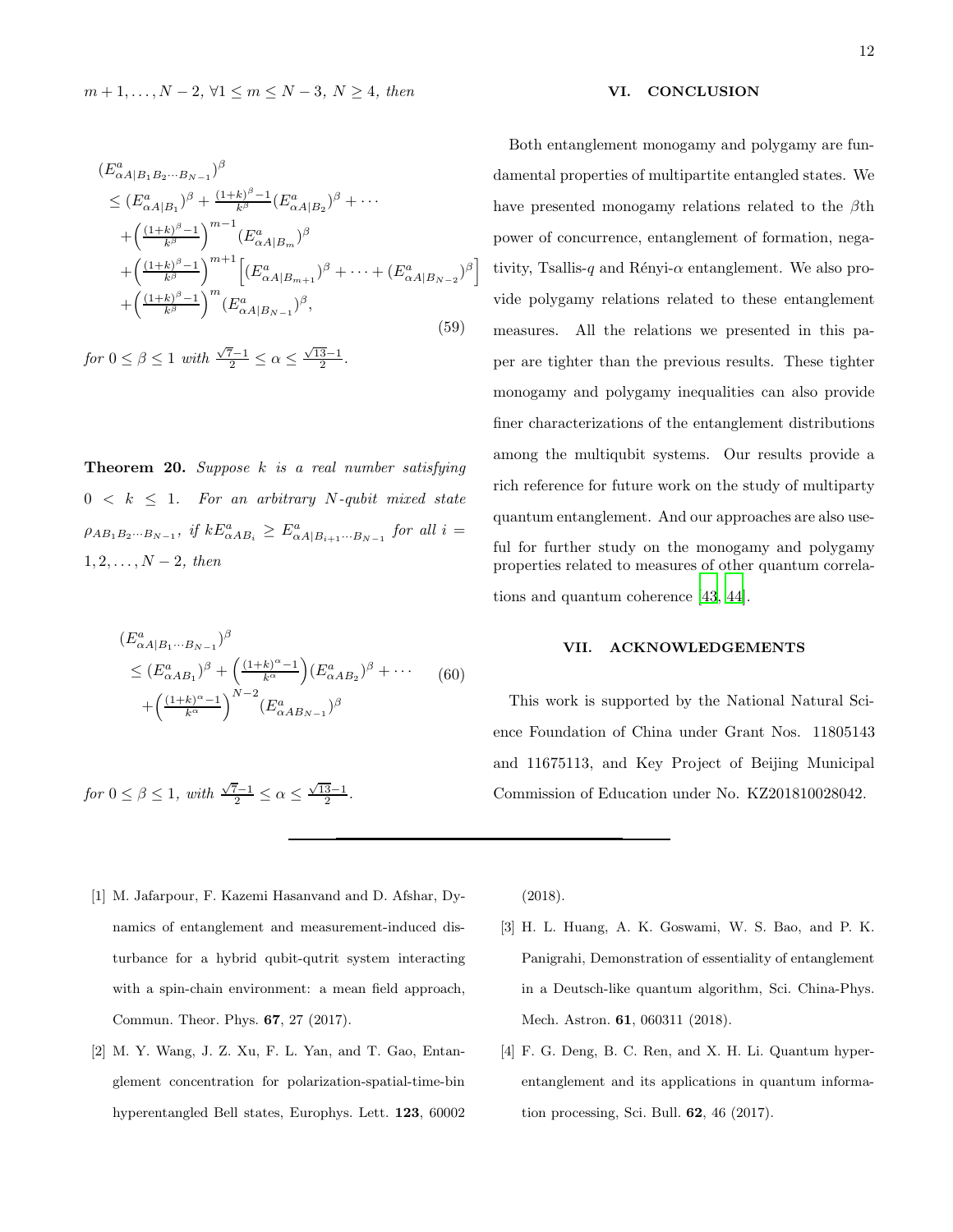- <span id="page-12-0"></span>[5] B. M. Terhal, Is entanglement monogamous, IBM J. Res. Dev. 48, 71 (2004).
- <span id="page-12-1"></span>[6] J. S. Kim, G. Gour, and B. C. Sanders, Limitations to sharing entanglement, Contemp. Phys. 53, 417 (2012).
- <span id="page-12-2"></span>[7] C. H. Bennett, Quantum cryptography using any two nonorthogonal states, Phys. Rev. Lett. 68, 3121 (1992).
- <span id="page-12-3"></span>[8] M. Pawlowski, Security proof for cryptographic protocols based only on the monogamy of Bells inequality violations, Phys. Rev. A 82, 032313 (2010).
- <span id="page-12-4"></span>[9] T. J. Osborne and F. Verstraete, General monogamy inequality for bipartite qubit entanglement, Phys. Rev. Lett. **96**, 220503 (2006).
- <span id="page-12-5"></span>[10] Y. K. Bai, M. Y. Ye, and Z. D. Wang, Entanglement monogamy and entanglement evolution in multipartite systems, Phys. Rev. A 80, 044301 (2009).
- <span id="page-12-6"></span>[11] T. R. de Oliveira, M. F. Cornelio, and F. F. Fanchini, Monogamy of entanglement of formation, Phys. Rev. A 89, 034303 (2014).
- <span id="page-12-7"></span>[12] J. S. Kim, A. Das, and B. C. Sanders, Entanglement monogamy of multipartite higher-dimensional quantum systems using convex-roof extended negativity, Phys. Rev. A 79, 012329 (2009).
- <span id="page-12-8"></span>[13] F. Liu, Monogamy relations for squared entanglement negativity, Commun. Theor. Phys. 66, 407 (2016).
- <span id="page-12-9"></span>[14] J. S. Kim, Tsallis entropy and entanglement constraints in multiqubit systems, Phys. Rev. A 81, 062328 (2010).
- [15] F. Buscemi, G. Gour, and J. S. Kim, Polygamy of distributed entanglement, Phys. Rev. A 80, 012324 (2009).
- <span id="page-12-15"></span>[16] G. Gour, D. A. Meyer, and B. C. Sanders, Deterministic entanglement of assistance and monogamy constraints, Phys. Rev. A 72, 042329 (2005).
- <span id="page-12-22"></span>[17] G. Gour, S. Bandyopadhay, and B. C. Sanders, Dual monogamy inequality for entanglement, J. Math. Phys. 48, 012108 (2007).
- <span id="page-12-16"></span>[18] J. S. Kim, General polygamy inequality of multiparty quantum entanglement, Phys. Rev. A 85, 062302 (2012).
- [19] J. S. Kim, Tsallis entropy and general polygamy of multiparty quantum entanglement in arbitrary dimensions, Phys. Rev. A 94, 062338 (2016).
- <span id="page-12-10"></span>[20] W. Song, J. Zhou, M. Yang, J. L. Zhao, D. C. Li, L. H. Zhang and Z. L. Cao, Polygamy relation for the Rényi- entanglement of assistance in multi-qubit systems, arxiv:quant-ph/1703.02858.
- <span id="page-12-11"></span>[21] X. N. Zhu and S. M. Fei, Entanglement monogamy relations of qubit systems, Phys. Rev. A 90, 024304 (2014).
- <span id="page-12-12"></span>[22] Z. X. Jin, J. Li, T. Li and S. M. Fei, Tighter monogamy relations in multiqubit systems, Phys. Rev A 97, 032336 (2018).
- <span id="page-12-13"></span>[23] Z. X. Jin and S. M. Fei, Tighter entanglement monogamy relations of qubit systems, Quantum Inf. Process. 16. 77 (2017).
- <span id="page-12-14"></span>[24] J. S. Kimand B. C. Sanders, Monogamy of multi-qubit entanglement using Rényi entropy, J. Phys.A: Math. Theor. 43, 445305 (2010).
- <span id="page-12-17"></span>[25] J. S. Kim, Generalized entanglement constraints in multiqubit systems in terms of Tsallis entropy, Ann. Phys. 373, 197 (2016).
- <span id="page-12-18"></span>[26] Yu. Luo, and Y. M. Li, Hierarchical polygamy inequality for entanglement of Tsallis q-entropy, Commun. Theor. Phys. 69, 532 (2018).
- <span id="page-12-19"></span>[27] P. Rungta, V. Buzek, C. M. Caves, M. Hillery, and G. J. Milburn, Universal state inversion and concurrence in arbitrary dimensions, Phys. Rev. A 64, 042315 (2001).
- <span id="page-12-20"></span>[28] S. Albeverio and S. M. Fei, A note on invariants and entanglements, J. Opt. B: Quantum Semiclass Opt. 3, 223 (2001).
- <span id="page-12-21"></span>[29] T. Laustsen, F. Verstraete, and S. J. Van Enk, Local vs. joint measurements for the entanglement of assistance,